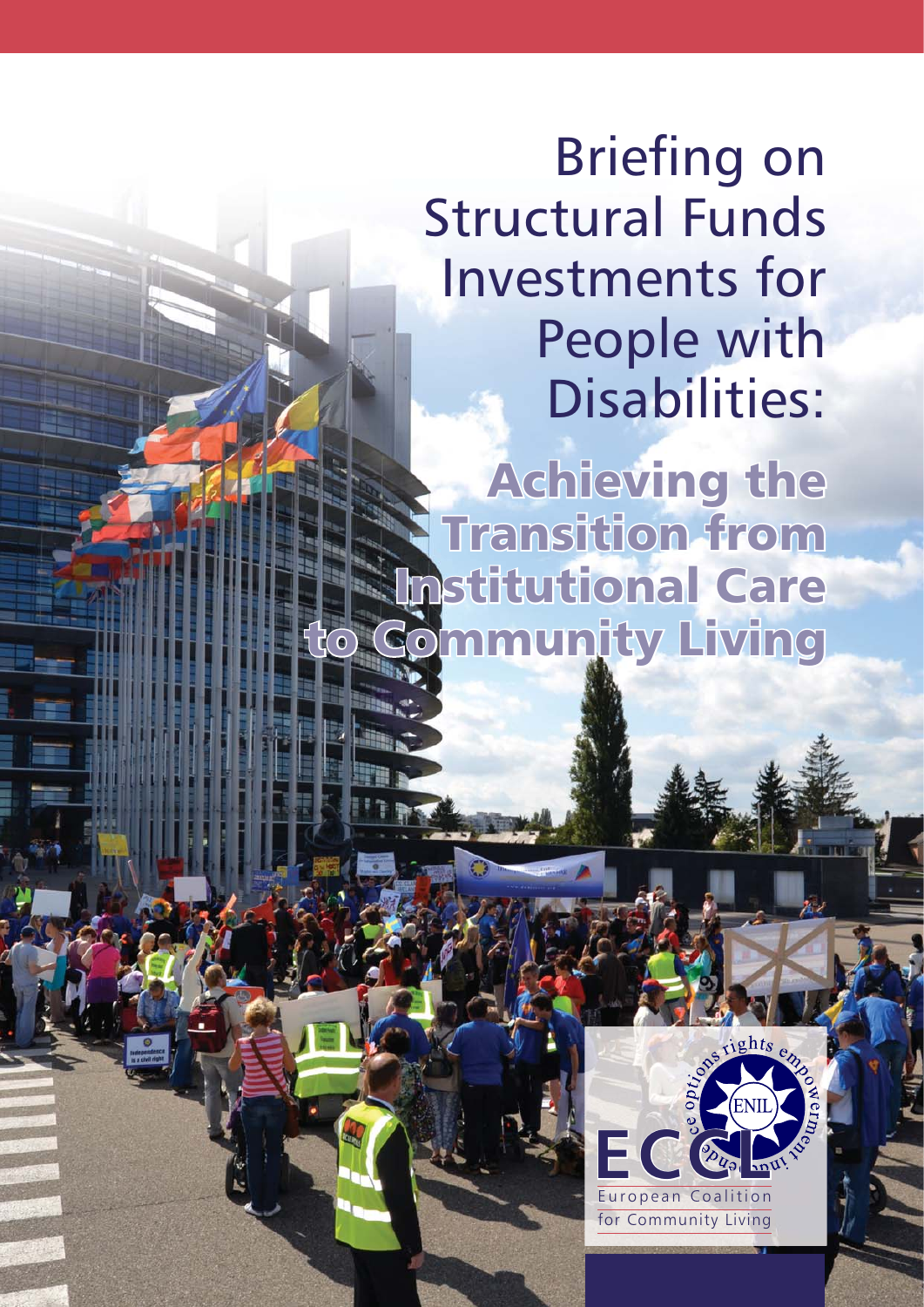© European Network on Independent Living – European Coalition for Community Living, December 2013

**Written by:** Camilla Parker, a consultant for the Open Society Foundations – Mental Health Initiative ("MHI"), and Ines Bulic, Coordinator of the European Coalition for Community Living at the European Network on Independent Living ("ENIL-ECCL")

### **Acknowledgments**

The authors would like to thank MHI and ENIL-ECCL partners for providing information on the use of Structural Funds in their countries, and the participants of the roundtable event on 7 November 2013 for their valuable comments on the draft briefing. We also thank the Open Society Foundations – Mental Health Initiative for supporting the production of this briefing, and Judith Klein and Raluca Bunea of MHI for their input and advice.

The writing and publication of this briefing has been supported by a grant from the Open Society Foundations.

Design and layout: Judit Kovács l Createch Kft. l Hungary

Printed in Budapest, Hungary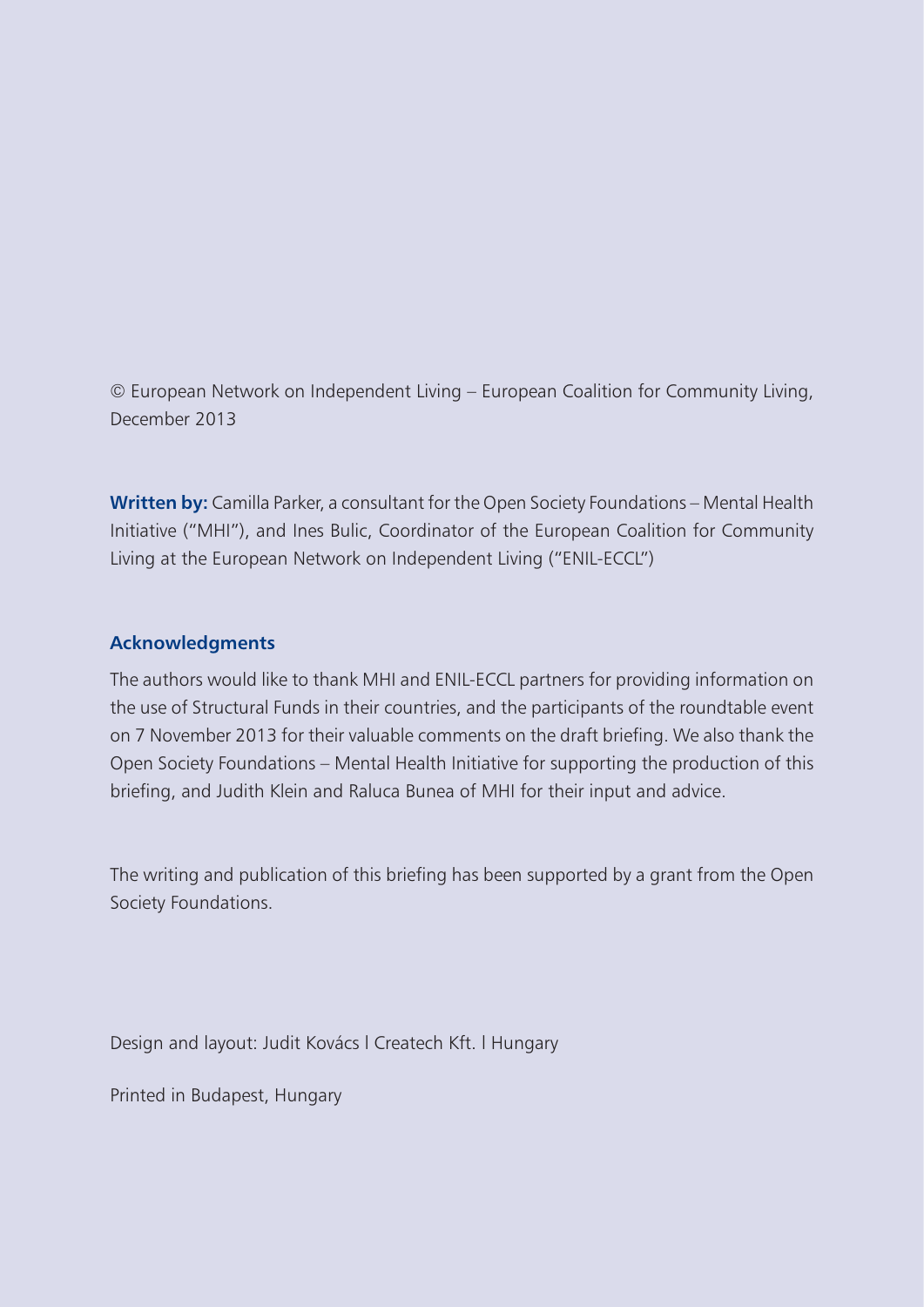# **Table of Contents**

| 1 <sub>1</sub> |  |                                                                        | $\overline{3}$ |
|----------------|--|------------------------------------------------------------------------|----------------|
| 2.             |  | Key Concerns Arising during the 2007–2013 Financing Period             | $\overline{7}$ |
|                |  | 2.a Lack of Governments' Vision for the Transition to Community Living | 8              |
|                |  | 2.b Focusing on Poor Physical Conditions, Resulting in Renovation      | 11             |
|                |  |                                                                        | 12             |
|                |  |                                                                        | 13             |
| 3.             |  | 2014–2020: The Next Financing Period and Emerging Concerns             | 15             |
| 4.             |  |                                                                        | 17             |
|                |  |                                                                        | 25             |
|                |  |                                                                        | 27             |
|                |  |                                                                        | 29             |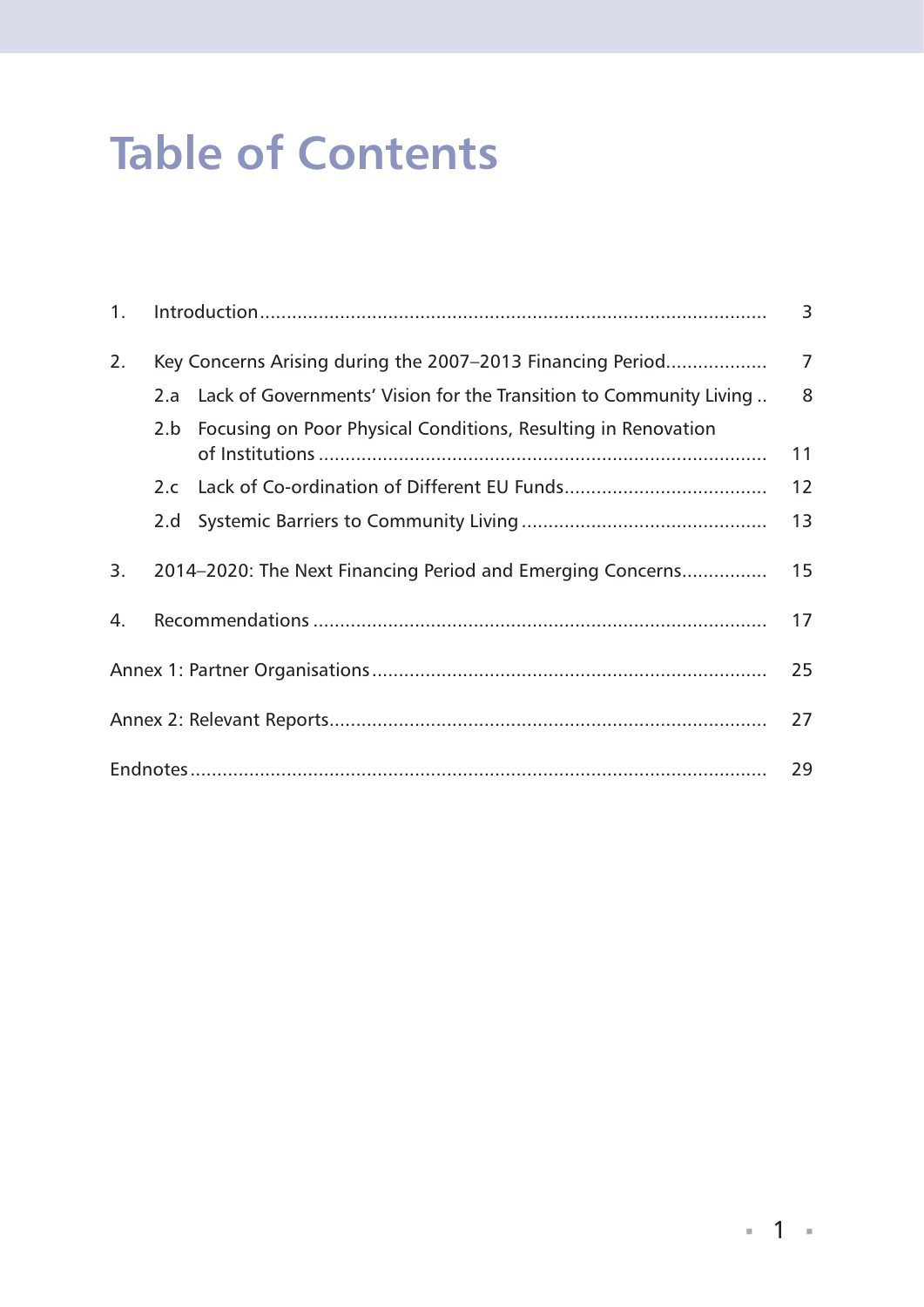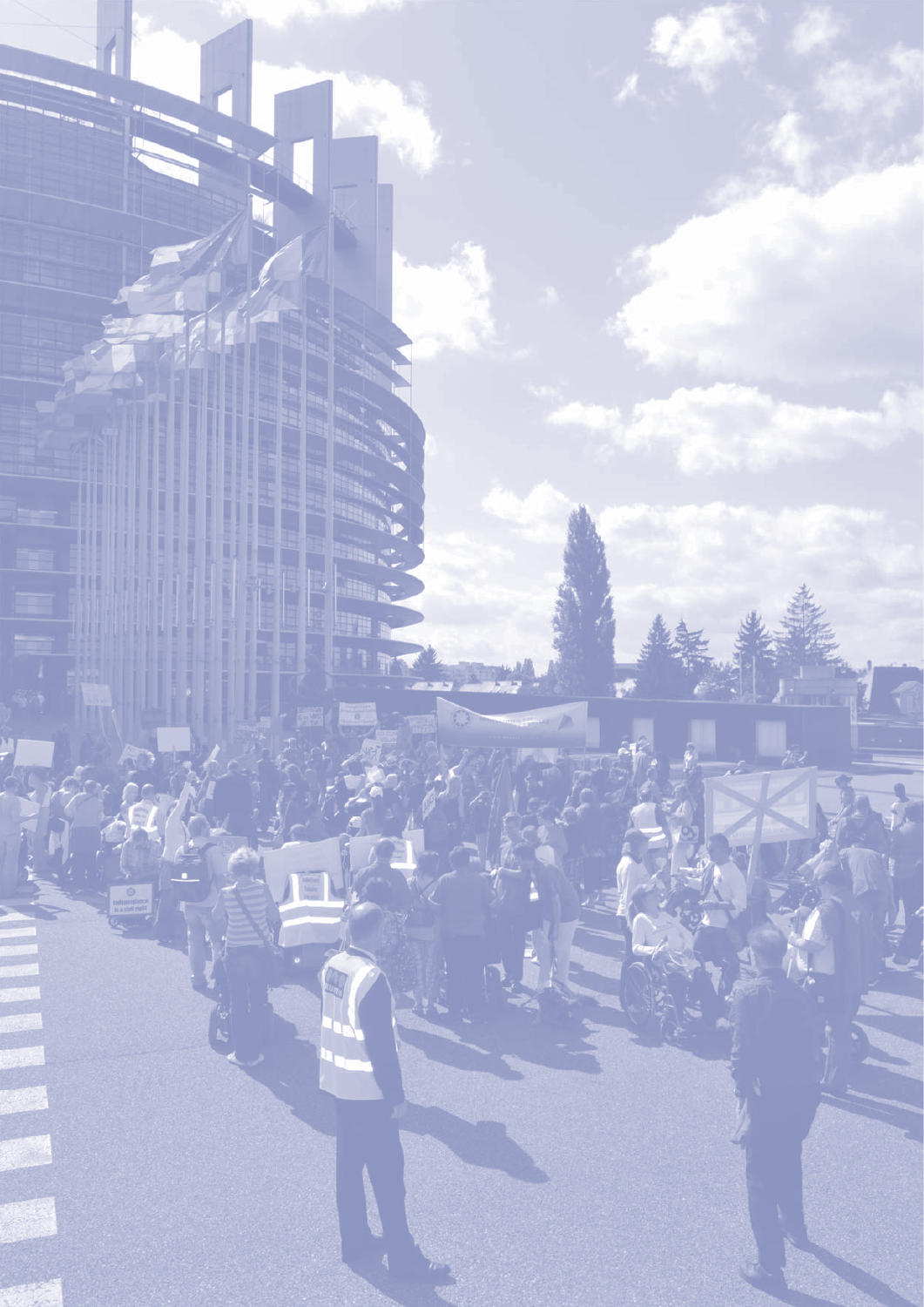# **1. Introduction**

This briefing highlights key problems with Structural Funds<sup>1</sup> investments for people with disabilities in six European Union ("EU") Member States: Bulgaria, Hungary, Latvia, Lithuania, Romania and the Slovak Republic in the current programming period, 2007–2013.<sup>2</sup> It also makes recommendations on actions that need to be taken to ensure that such investments are not repeated in the next Structural Funds programming period, 2014–2020. This is particularly timely since Member States and the European Commission ("EC") are now negotiating Partnership Agreements and Operational Programmes that detail how Structural Funds will be invested in meeting the targets of the EU's strategy, *Europe 2020 – A Strategy for Smart, Sustainable*  and Inclusive Growth ("Europe 2020")<sup>3</sup>, in employment, research and development, climate and energy sustainability, education and fighting poverty and social exclusion. While this brief focuses on Structural Funds for people with disabilities, many points are relevant to other groups who risk being institutionalised.

The information in this briefing is based on information provided by partner organisations of the Open Society Foundations – Mental Health Initiative ("MHI") and/or the European Network on Independent Living – European Coalition for Community Living ("ENIL-ECCL") in Bulgaria (the Centre for Independent Living – "CIL"), Hungary (Hungarian Civil Liberties Union – "HCLU"), Latvia (Resource Centre for People with Mental Disability "ZELDA" – RC ZELDA), Lithuania (the Lithuanian National Forum of the Disabled – "LNF" and the Mental Health Perspectives – "MHP"), Romania (Institute for Public Policy – "IPP") and Slovakia (Social Reform Foundation – "SOCIA").4 The points raised in this briefing complement the recommendations and guidance provided by previous publications on this topic:

- ECCL's March 2010 report, Wasted Time, Wasted Money, Wasted Lives ... A *Wasted Opportunity? – A Focus Report on how the current use of Structural Funds perpetuates the social exclusion of disabled people in Central and Eastern Europe by failing to support the transition from institutional care to communitybased services* ("Wasted Lives").
- Two November 2012 reports of the European Expert Group on the Transition from Institutional to Community-based Care ("the EEG"), the *Common European Guidelines on the Transition from Institutional to Community-based Care* ("the Common European Guidelines", and *the Toolkit on the Use of European Union Funds for the Transition from Institutional to Community-based Care ("the Toolkit").*<sup>5</sup>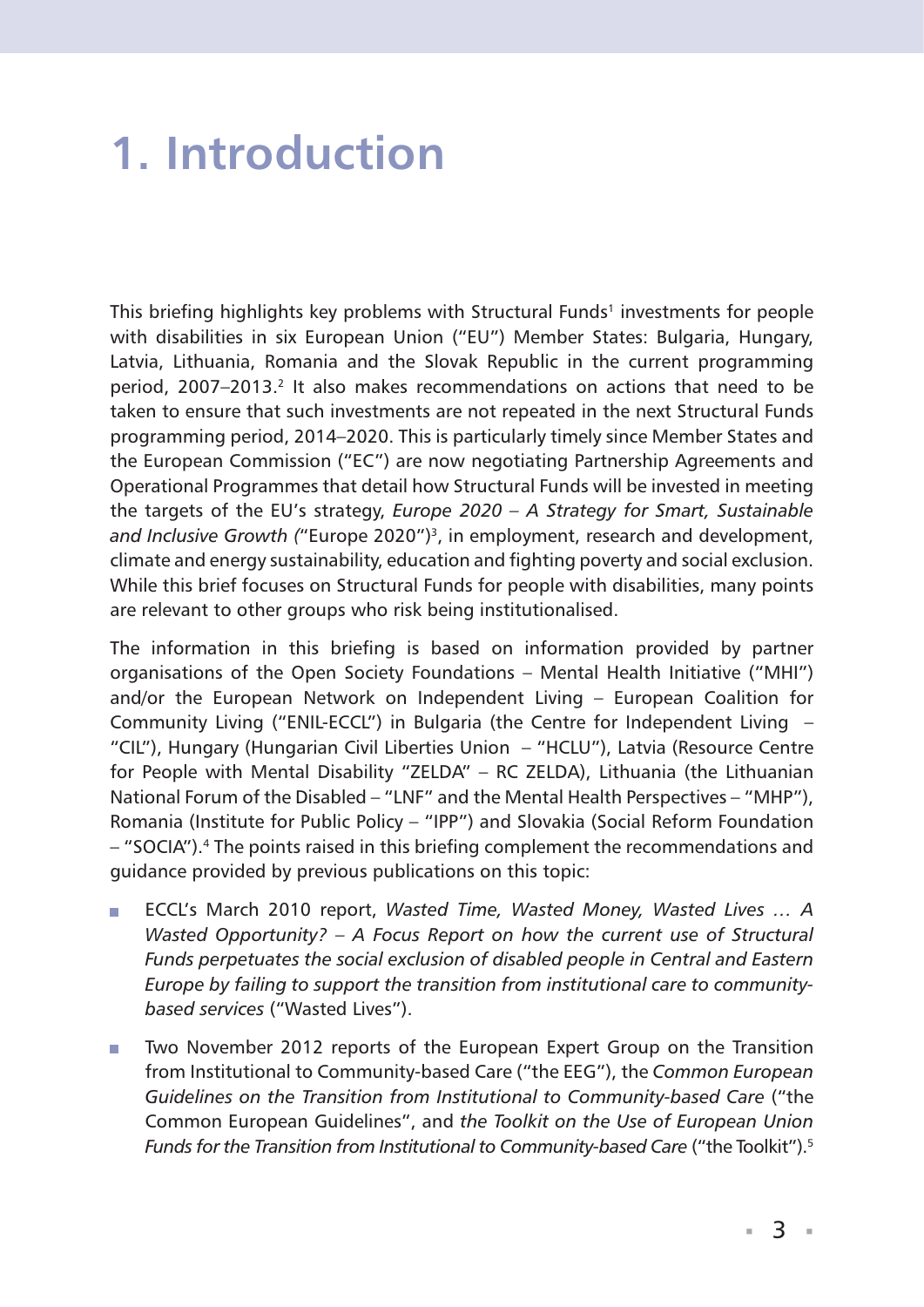## **The need for action to promote "Community living"**

The purpose of this briefing is to set out the crucial role Structural Funds investments can and must play in achieving the policy objective of shifting the provision of care for people with disabilities from institutions to community-based services ("Community living"). Community living means that people with disabilities have access to services and support that enable them to live in the community and participate in life as equal citizens. Fighting poverty and social exclusion, a key objective of Europe 2020, "cannot be achieved without addressing the 1.2 million Europeans who spend their lives in residential institutions, segregated and excluded from the rest of the society".<sup>6</sup> Establishing community-based alternatives to institutionalisation is also vital given the severe human rights violations that occur in institutions, as evidenced by numerous reports.<sup>7</sup>

Structural Funds can support the systemic change required to make Community living a reality by funding a range of initiatives, in particular the development of new services, including services that prevent institutionalisation, delivering training for staff, as well as providing technical support for reforming legislative and financial frameworks that are necessary for Community living. If invested this way, Structural Funds can promote the development of person-centered community-based services for the individuals who need them. Although it is not always the case that communitybased services are cheaper than institutional care, "community-based systems of independent and supported living, when properly set up and managed, deliver better outcomes for the people who use them".<sup>8</sup> Investment in Community living therefore makes for a better and more cost-efficient use of Structural Funds.

"Transition from institutional to community-based care" has been identified as one of the priorities in the European Disability Strategy 2010 – 2020, with Structural Funds and the Rural Development Fund identified as key to supporting "the development of community-based services and raising awareness of the situation of people with disabilities living in residential institutions".<sup>9</sup> In the Social Investment Package<sup>10</sup>, which provides guidance to the Member States on how to reach the Europe 2020 targets, the EC asks for Structural Funds to be used for "human capital development, including employment, social inclusion [...] accessibility of social, education and health services" and for the needs of disadvantaged groups to be addressed with "coordinated action" by Structural Funds.

Most importantly, Structural Funds investments must comply with EU law, including the Convention on the Rights of Persons with Disabilities ("the CRPD"), since its ratification by the EU.<sup>11</sup> All of the EU Member States have signed the CRPD, and 25 have ratified it, including the countries covered in this briefing.

Article 19 of the CRPD requires that people with disabilities have access to community services that support their social inclusion and "prevent isolation or segregation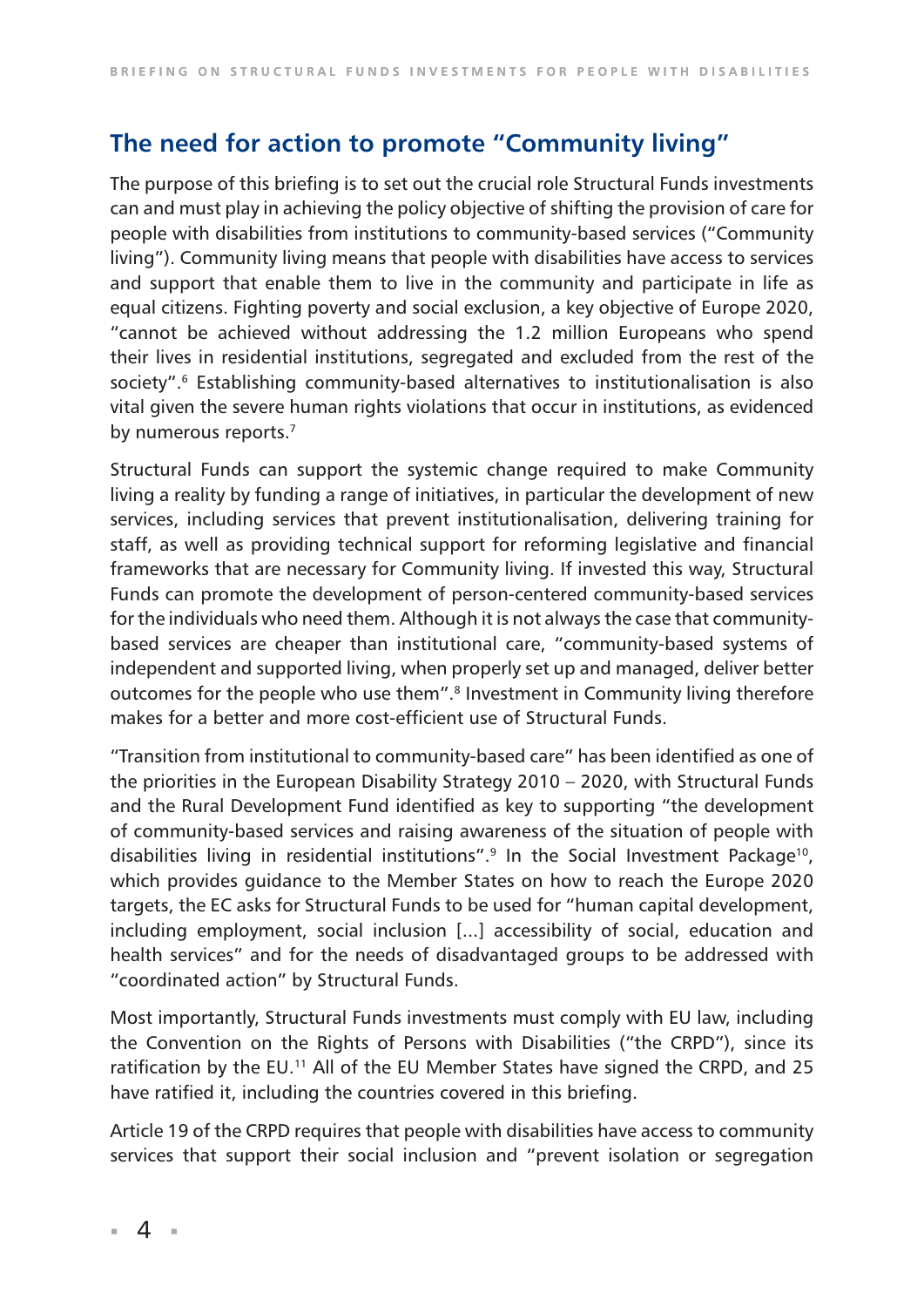from the community". Large long-stay residential facilities, common across Central and Eastern Europe, including the six countries covered in this briefing, isolate residents from society, and are often in remote locations. Compliance with Article 19 requires the development of community-based services that obviate the need for such institutions. Since Structural Funds investments must be CRPD<sup>12</sup> compliant, they cannot be invested in institutional care.13

### **New opportunities for Structural Funds to promote Community living**

On 20 November 2013, the European Parliament approved a new set of regulations governing the use of Structural Funds, referred to as the Cohesion Package 2014 – 2020. For the first time, the Structural Funds regulations include an explicit reference to the transition from institutional care to Community living, which falls within the thematic objective of "Promoting social inclusion and combating poverty and any discrimination" (Article 9 of the Common Provisions Regulation on the use of Structural Funds<sup>14</sup>). Crucially, the new regulation introduces the concept of "ex-ante conditionalities": specified conditions that must be met for Structural Funds to be available to Member States. For the thematic objective "Promoting social inclusion and combating poverty and any discrimination", Member States must demonstrate the "existence and implementation" of a "national strategic policy framework for poverty reduction". The criteria for fulfilling this condition refer specifically to "the transition from institutional to community-based care".15 If such needs are identified, Member States must include "measures for the shift from institutional to community-based care" when acting under this objective. The EC's position papers on the development of Partnership Agreements for 2014–2020 for the six countries covered in this briefing identify the development of community-based alternatives as a funding priority.16

The new provisions in the Structural Funds regulations for 2014–20 and the EC's efforts to promote Community living, as set out in its position papers on Bulgaria, Hungary, Latvia, Lithuania, Romania and Slovakia, are very positive. However, as the examples in this briefing show, there are still potential problems that need to be addressed to ensure that the mistakes of the previous programme are not repeated. Member States must put these EU funds to good use and the EC must be vigilant in ensuring that they do so.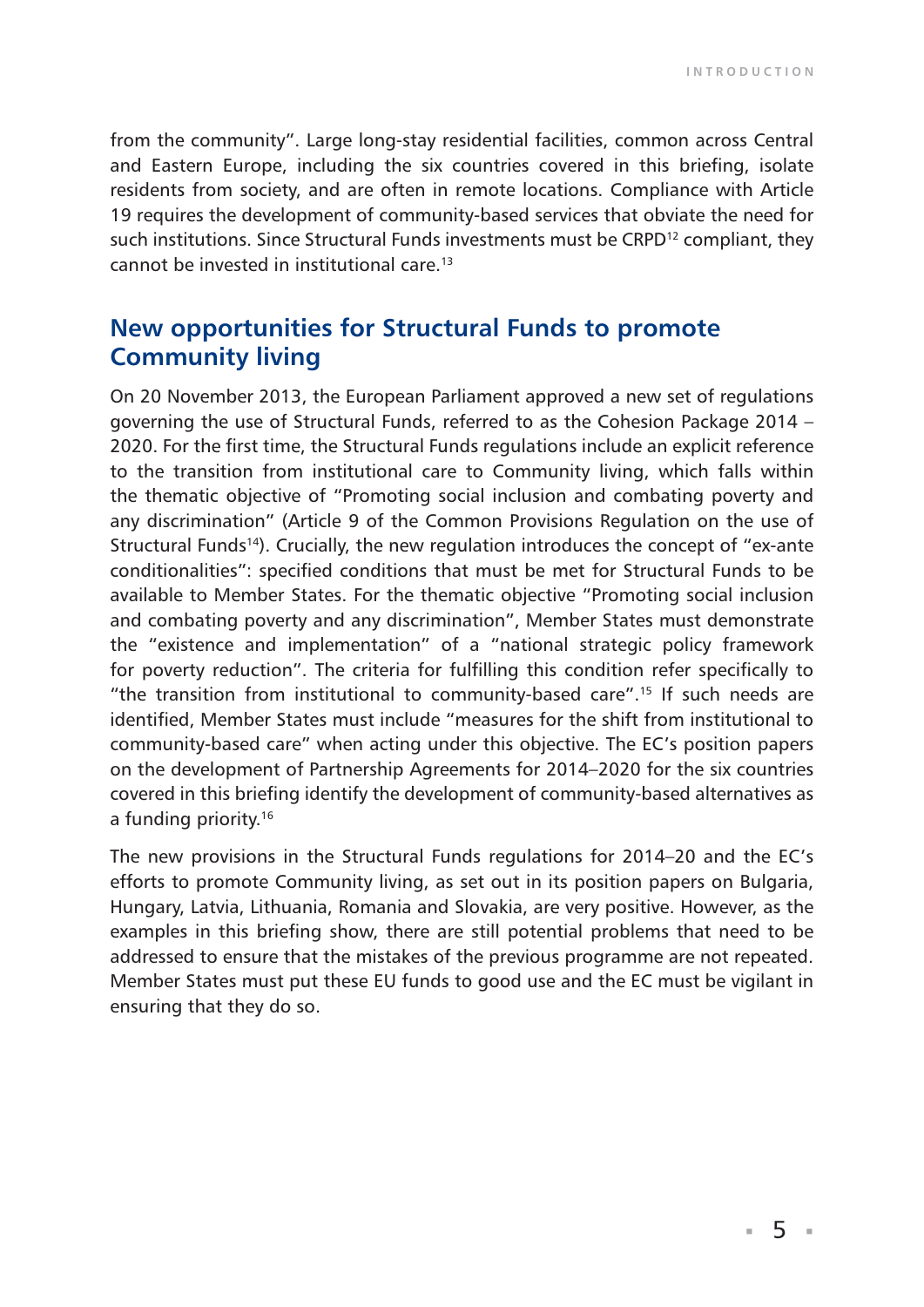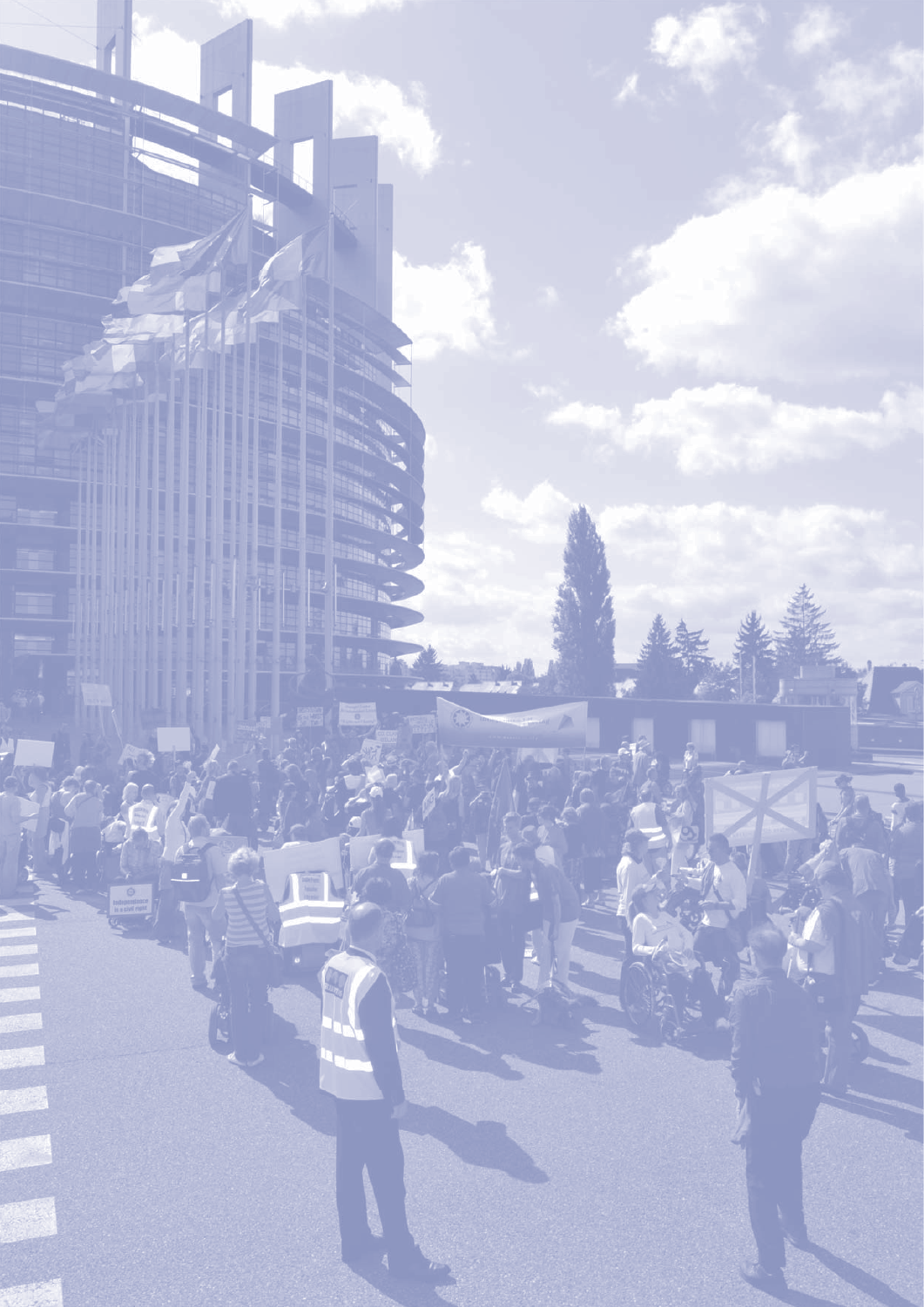# **2. Key Concerns Arising during the 2007–13 Financing Period**

## **Structural Funds: Supporting Institutional Care Rather than Community Living**

The most significant problem with Structural Funds investments during the current financing period is that in some countries they have been used to renovate, and/ or build new, long-stay residential institutions. MHI/ENIL-ECCL partners report that Structural Funds have been invested in such projects in Hungary, Latvia, Lithuania, Slovakia, Bulgaria and Romania. Other organisations have expressed similar concerns in the Czech Republic.17 In some cases the projects clearly stated that they are for renovation and expansion of such institutions, whereas other projects that appear to be for the development of community-based alternatives create replicas of institutions in smaller settings. CIL highlights this as a particular concern in Bulgaria, noting that services called "community-based" were established on the grounds of large long-stay residential institutions.

### **Main Reasons for Investing in Institutions**

Understanding why Structural Funds have been invested in institutions rather than in community-based alternatives is essential if such investments are to be avoided in future. There is a wide range of factors that are likely to have contributed to this practice, despite widespread consensus that institutions provide outmoded, unacceptable services. Four factors that have been of major significance in Bulgaria, Hungary, Latvia, Lithuania, Romania and Slovakia are:

#### **Main reasons for investing in institutions**

- a) Lack of governments' vision for the transition to Community living
- b) Focus on poor physical conditions, resulting in renovation of institutions
- c) Lack of co-ordination of different EU funds
- d) Other systemic barriers to Community living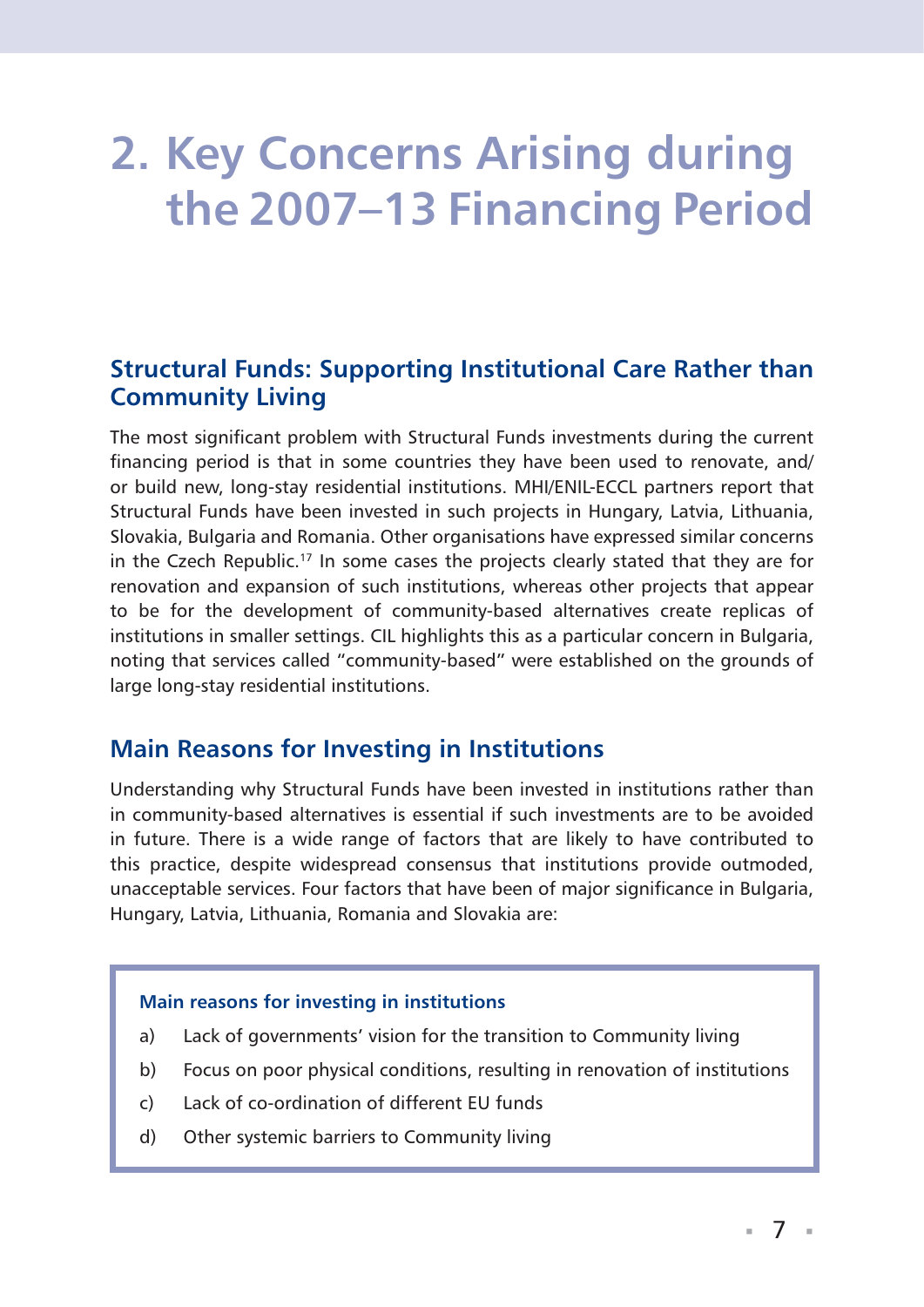## **2.a Lack of Governments' Vision for the Transition to Community Living**

### *Without a clear choice and concrete plans to develop community-based services, there will be no change in the existing system of institutional care.*

Chapter 3 of the Common European Guidelines states that governments should prepare a strategy that sets out the overall framework for guiding the necessary reforms in three key areas: the closure of institutions, the development of community-based services (including prevention of institutionalisation) and inclusive mainstream services. Action plans can then be prepared to specify what must be done to achieve the objectives set out in the strategy, including timeframes and monitoring and evaluation.

The *Wasted Lives* report identified the lack of vision for developing community-based alternatives as being of significant concern in Hungary and Romania. That concern remains today. For example:

- In **Romania**, IPP reports that to date, the government has made no explicit commitment to deinstitutionalisation. However, it is currently developing a new disability strategy for 2014–2020 and has indicated that the transition from institutional care to community-based services will be included.
- In **Hungary**, the government maintains a contradictory approach to deinstitutionalisation. The Hungarian Government defines an institution as being a residential setting for 50 plus people: in 2012, it introduced a prohibition on establishing new institutions with more than 50 beds and on renovating institutions with 50 plus beds.<sup>18</sup> This is at odds with the definition used by the Common European Guidelines (discussed below at page 15), which emphasises that the more people live in one place, the more impersonal the care is likely to be, and the less likely residents have opportunities to choose how, where and with whom they wish to live. Despite this prohibition, the HCLU reports that a number of institutions with more than 50 beds have received funding, totalling at least €2.5 million, through the Social Infrastructure and other Operational Programmes (such as OP Environment and Energy). HCLU also highlights a major misconception among some institution directors who argue that there is need for larger institutions for people who need more intensive care due to the nature of their disabilities (such as those who need 24-hour care).

Additional examples of the lack of vision have been highlighted in Latvia, Lithuania and Bulgaria:

**Latvia:** RC ZELDA reports that while the draft Social Services Policy for 2014-2020  $\overline{\phantom{a}}$ includes the goals of deinstitutionalisation and the development of communitybased services, a significant amount of money is to be invested in institutions, albeit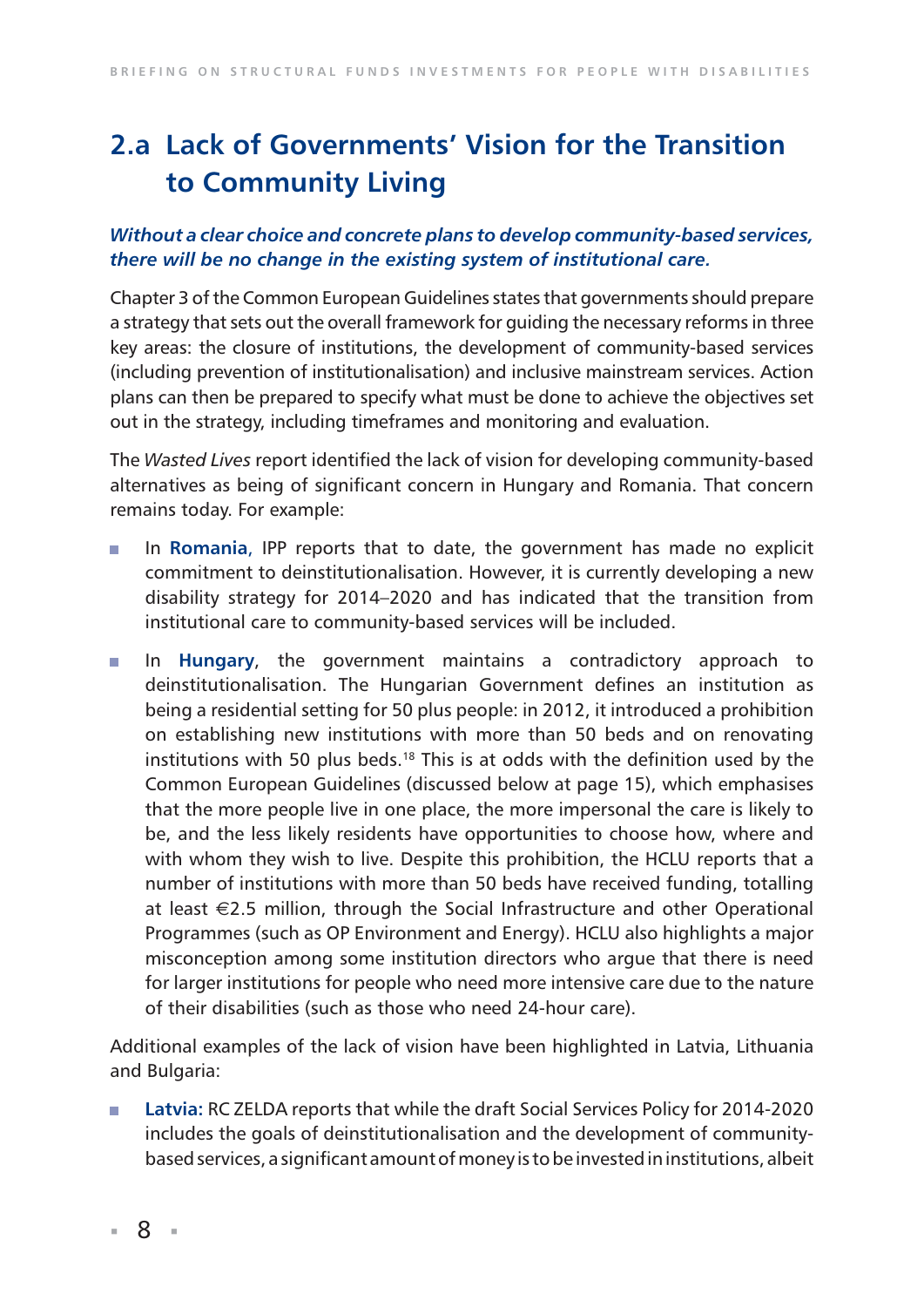from the national budget, not Structural Funds. Although institutions cannot be closed before the needed community-based services are in place, and the two systems will therefore run in parallel for a time, any investment in institutional care must be considered carefully. This is because such investments will mean that resources are committed to institutional care rather than developing the alternatives. It is imperative that investments, whether from EU or national funds, are used to promote, not thwart, Community living. Governments will need to demonstrate that the action taken in this area complies with their obligations under the CRPD, in particular Article 19.19

- **Lithuania:** LNF and MHP report that while the Operational Programme for the  $\overline{\phantom{a}}$ Promotion of Cohesion (2007–13) provides for Structural Funds investments to develop community-based services for people with psychosocial disabilities, it also includes investment in institutions. The stated justification for the use of Structural Funds investments to renovate institutions is that they are "public sector buildings" that need renovations to reduce their energy consumption. (This issue is discussed below under "Lack of co-ordination")
- **Bulgaria:** The service of "personal assistant" and "social assistant", funded partly П by the Human Resource Development Operational Programme, have as their main objective "to provide care in a family environment for disabled people (or seriously ill people living alone) by hiring unemployed people to work as personal and social assistants". More specifically, the personal assistant service "aims to provide employment for unemployed relatives, who are engaged in care of a disabled member of their family".<sup>20</sup> While this service aims to reduce the number of people in institutions, it assumes that people with disabilities wish to employ their relatives. It therefore does not promote the right of people with disabilities to choose their personal assistants. CIL, which piloted user-controlled personal assistance between 2001 and 2005, considers this a missed opportunity to support the full inclusion and participation of people with disabilities in Bulgaria.

In Bulgaria, Hungary and Latvia, projects that purport to be for deinstitutionalisation and the development of community-based services include investments in institutions:

**Bulgaria:** CIL reports that the focus of implementing the deinstitutionalisation  $\overline{\phantom{a}}$ strategy for children has been to close the institutions, but no action has been taken to make mainstream public services inclusive for disabled children and adults. This was also reflected in the use of the European Social Fund ("ESF"), which supported services within the residential facilities for children, not in the mainstream. To date, Structural Funds have not been invested to "develop appropriate housing policies, to make adaptations in mainstream schools, to ensure accessibility of public transport for all citizens, to change public attitudes and build a more inclusive and accepting society". Unless these areas are addressed, CIL is concerned that resources (including EU funding) will continue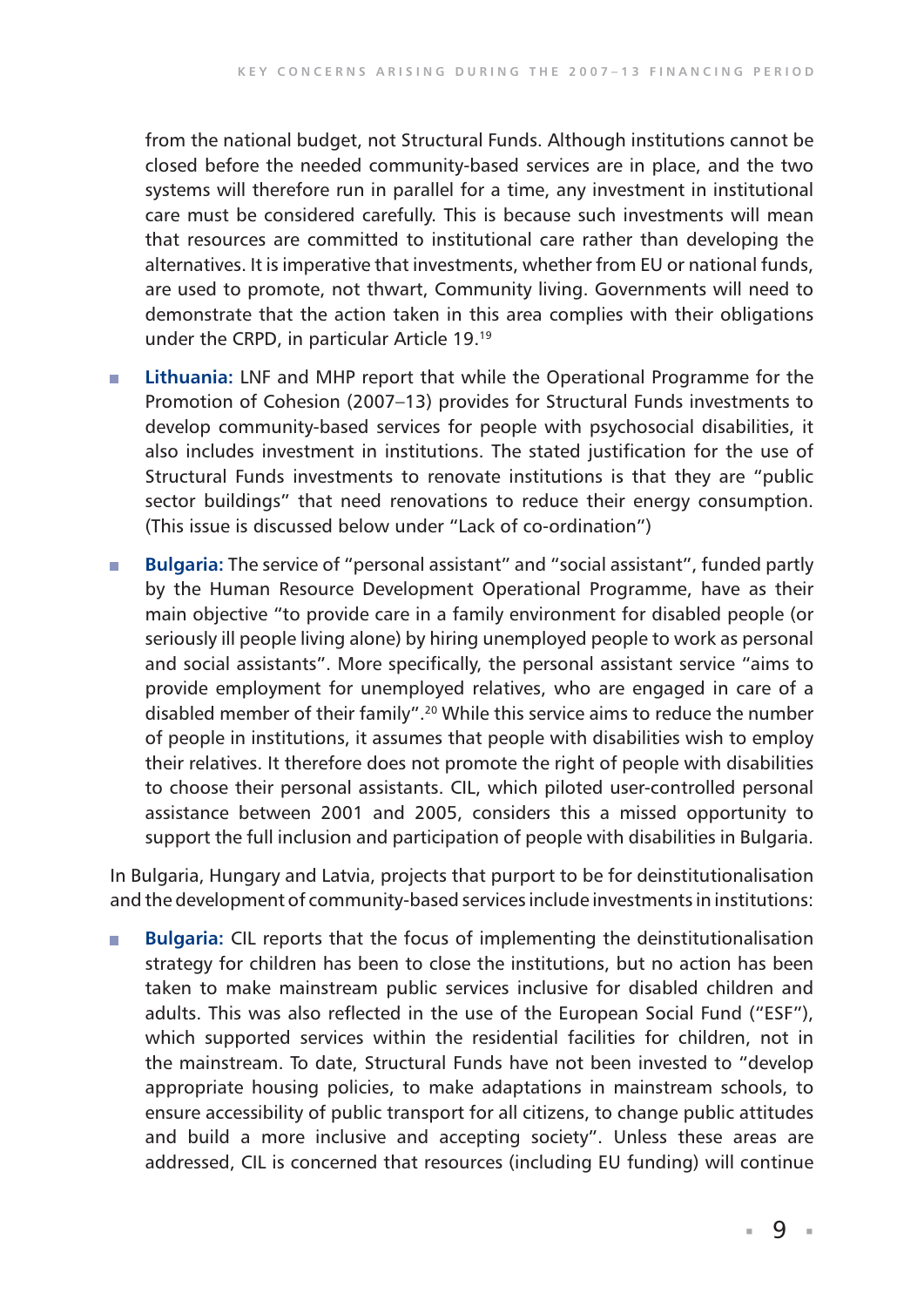to be directed into institutional-type services. Furthermore, the National Network for Children ("the NNC") has raised substantial concerns about the current deinstitutionalisation project for children that consists of building 149 group homes for 12 children each, with an additional two "emergency placements". In its April 2012 statement, the NNC states:

*"We are convinced that 'community-based services which are with high quality and respond to their (of the service users) individual needs' can't be provided with such conditions. Such a capacity in combination with the insufficient funding creates real opportunities to replace the large-scale institutions with small ones."<sup>21</sup>*

- **Hungary:** The Hungarian Government's view that residential facilities  $\overline{\phantom{a}}$ can accommodate up to 50 people has meant that projects supported by Structural Funds, which purport to be for deinstitutionalisation, in fact result in the building of new, smaller institutions. HCLU reports that under the project "Deinstitutionalisation of Social Care Homes for Disabled and Psychiatric Patients", six large social care homes will be closed with funding of  $\epsilon$ 19.34 million, with the 652 residents moved into 19 flats, forty group homes and six "living centres". The "living centres" will house up to 25 residents. (Originally the Government's intention was that such centres would house up to 50 people. Although applicants for the funding lowered this number to 25 residents, it is still different from supported living arrangements and too high to result in services that are CRPD compliant – in effect they will create small institutions). HCLU interprets this as the government's intention to continue the institutional model. It highlights as positive, however, that a significant amount of funding will be spent on flats and group homes in the community.
- **Latvia:** RC ZELDA's report *The Accessibility and Costs of mental health and social*   $\overline{\phantom{a}}$ *care community-based services compared to institutional care in Latvia* raises concerns about Structural Funds investments. RC ZELDA notes that one activity under the ESF action programme ("Development of social rehabilitation services and social care services as alternatives to institutions in the region") for 2007– 2013 funded 97 projects. Only five of these were for supporting the development of "community-based social services" for people with intellectual and/or psychosocial disabilities. Furthermore, two of these projects, entitled "developing social rehabilitation programmes and improving existing services", involved Structural Funds investments in two institutions at a total cost of €271,566. RC ZELDA notes that during the 2007–2013 financial period, European Regional Development Funds ("ERDF") were invested in the renovation of institutions, with 5 such projects totalling €8,41 million, of which ERDF investment amounted to €7,1 million (this is not a final figure as investments will continue to be made during 2013). In addition, RC ZELDA comments that it is impossible to enumerate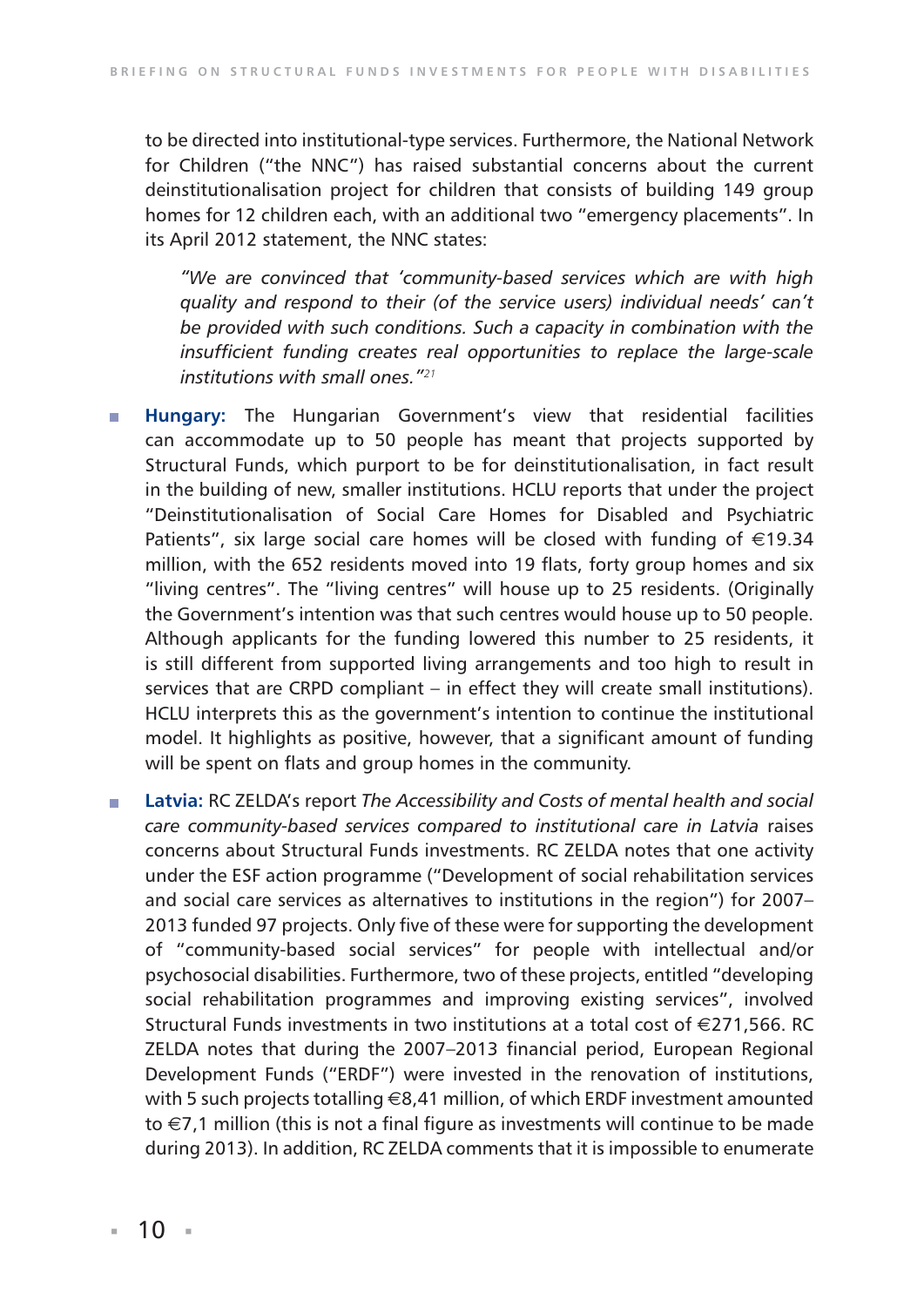the amount of Structural Funds invested in institutions compared to investments in community-based services, because the projects are combined, and because some projects implemented in institutions were categorised as 'communitybased care' projects.<sup>22</sup>

SOCIA (Slovakia) and IPP (Romania) report that no Structural Funds have been invested in the development of community-based services in their countries to date.<sup>23</sup>

## **2.b Focusing on Poor Physical Conditions, Resulting in Renovation of Institutions**

*During the current programming period, significant amounts of money have been invested in long-stay institutions in Hungary, Latvia, Lithuania, Romania and Slovakia, either to renovate existing institutions or to build new ones.* 

Structural Funds investments in renovating institutions was highlighted as an issue of concern in the Ad Hoc Expert Group Report, noting that "this often makes it more difficult to close institutions in the medium term, as authorities are reluctant to close a service in which a great deal of money has been invested".<sup>24</sup> Information from MHI/ ENIL-ECCL partners demonstrates that despite such warnings, Structural Funds are still being used for this purpose:

- **Hungary:** HCLU provide the following examples: п
	- $\bullet$   $\in$  550.000 in Structural Funds for the renovation and extension of an institution for people with mental health problems (82 plus 20 residents in two buildings) in Símaság.
	- $\epsilon$ 436.487 in Structural Funds for the reconstruction of the Endre Piróth Social Care Home for Psychiatric Patients (350 residents) in Táplánypuszta.
- **Latvia:** RC ZELDA reports that Structural Funds investments were made in п several long-term social care institutions for people with mental disabilities.25 For example, the Social Care Centre Riga received  $\in 2,4$  million from EU funding.<sup>26</sup>
- **Lithuania:** LNF and MHP note that data published in 2011 by the Ministry of m. Social Security and Labour states that investments in social care institutions for people with disabilities received  $\epsilon$ 17,46 million from the national budget's Public Investment Programme for 2004–2011, and €12,45 million in Structural Funds. The Ministry announced in April 2012 that  $\in$ 42,86 million (out of which €36,49 million are Structural Funds – Operational Programme for the Promotion of Cohesion) will be used during 2011–15 to build new, or renovate social care institutions.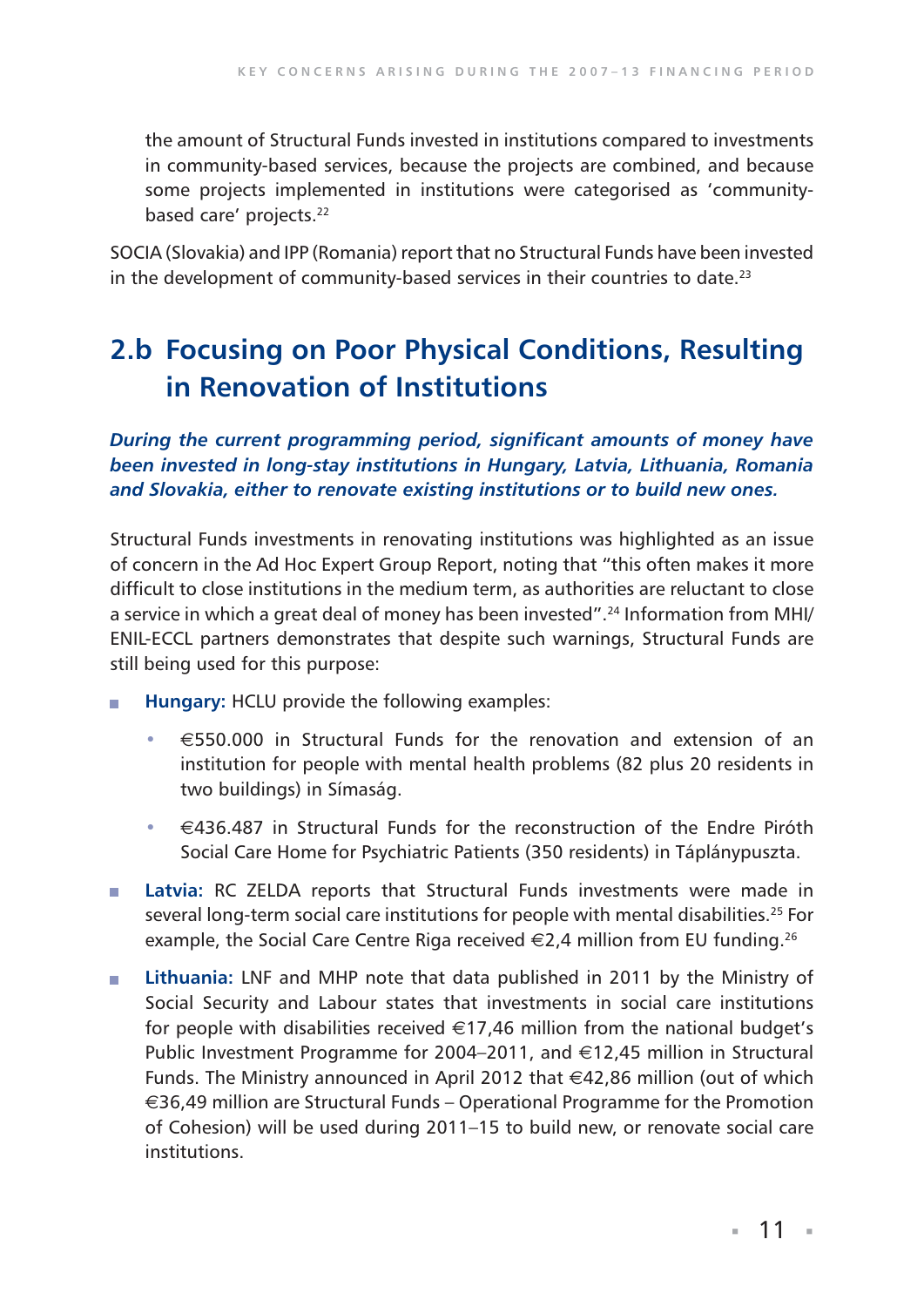- **Romania:** on the basis of its extensive investigation, IPP concludes that  $\in$ 41,3 п million (out of which €27,6 million were Structural Funds) has been targeted to renovate/expand institutions for people with disabilitiess.27
- **Slovakia:** SOCIA report that a total of €209,36 million in Structural Funds was m. allocated to 136 projects in September 2010. Nearly half of this amount (€99,36 million) was allocated to 47 projects for building new large-scale social welfare institutions.<sup>28</sup>

Governments often make arguments for the need to renovate institutions, namely that they are in a dilapidated state and renovation is necessary to improve the lives of the residents. The report *The European Union and the Right to Community Living*  states that Structural Funds might be used to renovate institutions in *very limited* circumstances, such as to address life threatening risks to the residents, where Structural Funds were otherwise being invested as part of a wider programme to promote Community living.<sup>29</sup> The Toolkit considers that Structural Funds cannot be used to renovate institutions and that "investments in care infrastructure and services should prevent institutionalization of children and adults, and support the transition from institutional to community-based services".30

## **2.c Lack of Co-ordination of Different EU Funds**

*The source of funding for institutions requires investigation, as in some cases Structural Funds have been invested through Operational Programmes unrelated to reform in health and social care infrastructure, to meet other targets such as improving accessibility or energy efficiency.* 

In Hungary, Lithuania and Slovakia, Structural Funds have been invested in institutions to make them more energy efficient.

- **Hungary:** HCLU reports that in 2011 the Environment and Energy Operational m. Programme approved €168.000 in Structural Funds for a solar heating project in the Imre Takács Social Care Home for People with Disabilities, which has about 130 residents.
- **Lithuania:** LNF and MHP note that Structural Funds are being invested to п renovate long stay institutions to enhance energy efficiency. The Operational Programme for the Promotion of Cohesion states that "investments in renovation and insulation of the public sector buildings…will result in at least twice less energy consumption needed for the heating". In 2009, over €1 million in Structural Funds was spent on renovating one social care home. The overall goal of this project was to "increase the efficiency of energy resource use, and to reduce negative environmental impact" and the specific goal was "to reduce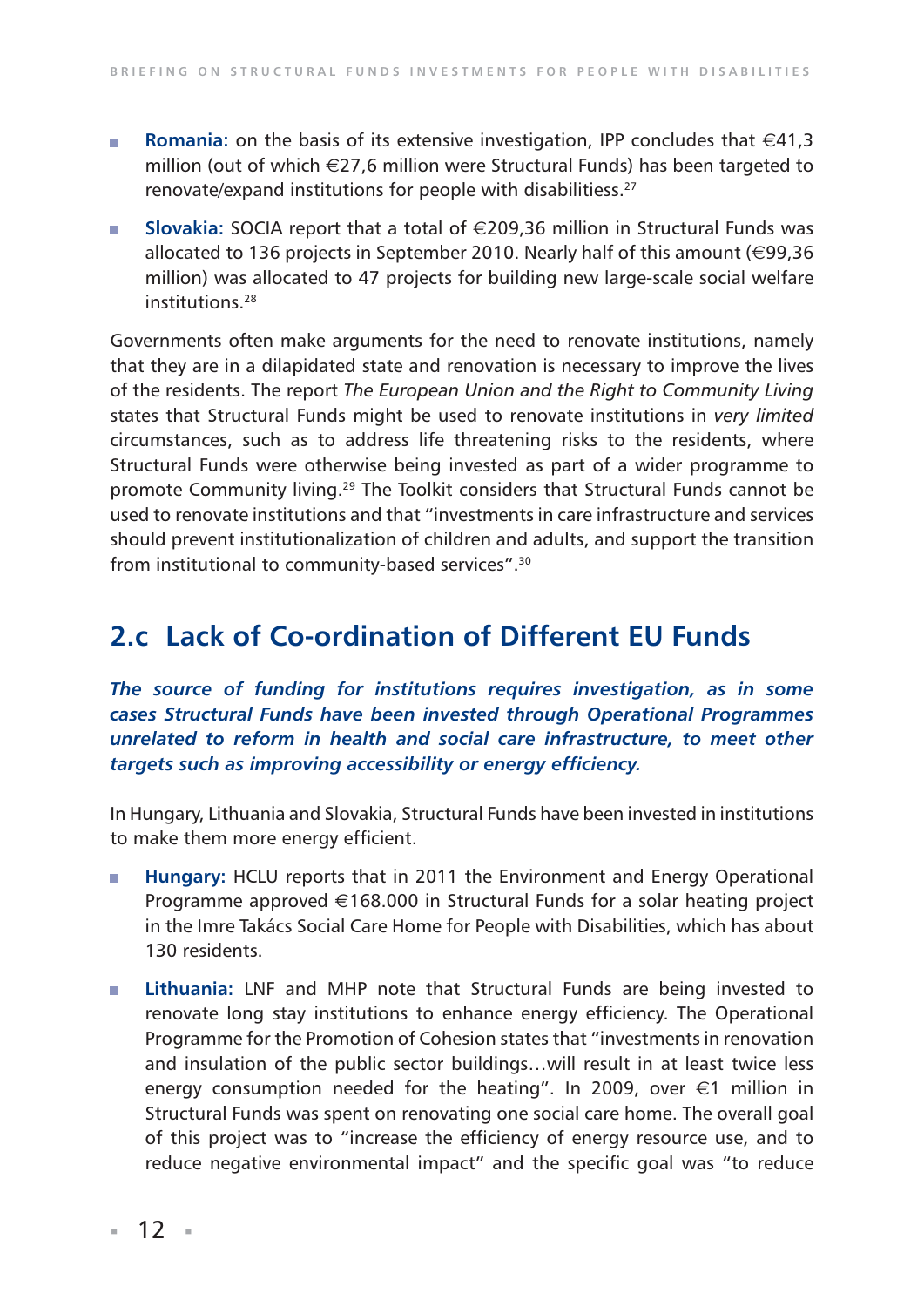the energetic resource use" in the buildings. It estimated that such work would lead to annual savings of  $\in$ 41,200, which could be utilised for "improvement of the patient care and personnel working conditions, performance of routine renovations, etc." By focusing on an energy efficiency target, EU funding further perpetuates institutional care, rather than helping to dismantle it.

In **Hungary**, HCLU provide examples of two projects focused on improving the accessibility of institutions, namely "The Social Care Home for Psychiatric Patients" for 80 residents in Baja (€42.750) and "The Social Care Home for People with Disabilities" for 102 residents in Pásztori (€135.600). While the objective of making buildings accessible for people with disabilities is in itself laudable, to invest in this, rather than develop accessible housing and other services that are community-based, makes little sense. As in the case of energy efficiency enhancements, investments that increase accessibility in large institutions make it much more challenging to close them in the short to medium term.

## **2.d Systemic Barriers to Community Living**

*The Wasted Lives report identified a number of barriers to the development of community-based services. One is that current legal and financial frameworks, developed to support institutional systems, restrict, or entirely prevent, NGOs from providing community-based services. This is counter-productive as governments often do not have capacity to provide such services. Another barrier is the unwillingness of institution staff to engage in reform that they perceive as threatening. Information from MHI/ENIL-ECCL partners shows that these barriers continue and have a negative impact on Member States investing Structural Funds to promote Community living.* 

## **Exclusion of non-governmental organisations**

*Wasted Lives* cited **Bulgaria** as an example of good practice on collaboration between the EC and government to develop community-based services for children. However, since this promising start, there have been significant problems in the development and in the implementation of the deinstitutionalisation strategy. $31$  One of the concerns highlighted by the NNC is that NGOs have been excluded from applying for Structural Funds projects despite the key role played by Bulgarian NGOs in the closure of four institutions:

*"[f]rom 107 million euro provided from the European structural funds in the area of deinstitutionalization, there isn't a single lev allocated to civil organizations that have closed homes and have taken children from the damaging institutions".*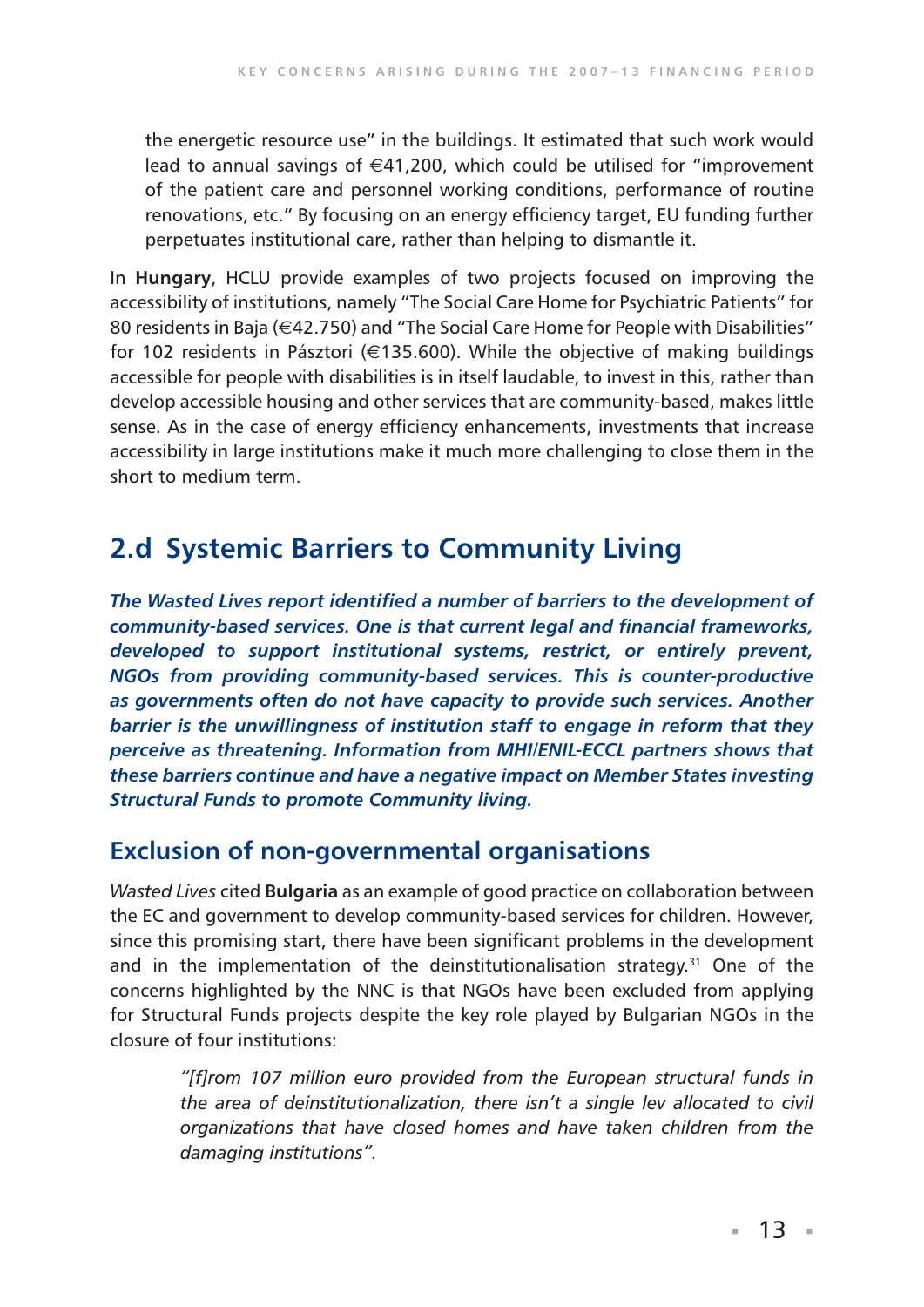## **Restrictions on how services are provided**

CIL reports that there are significant restrictions placed on management of communitybased services in **Bulgaria** that are funded with Structural Funds. For example, residents cannot do their own shopping and cooking. While where "thanks to the creativity and professional approach of the management and the staff, residents can engage in such daily activities, they have to be described as training activities and they remain unreported for obvious reasons". This demonstrates that all of systems are still designed to support the archaic and inflexible institutional system.

## **Unintended incentives created by Structural Funds**

SOCIA notes that in **Slovakia**, the management of Structural Funds "is judged primarily by their abilities to spend the highest possible amount of funds", whereas there is no assessment of long-term benefits of the projects. Another factor giving rise to significant funds invested in a small number of institutions is that the "development of community-based services requires thousands of projects that are too demanding in terms of administration and too difficult to control from the perspective of funds' managers".<sup>32</sup>

In the field of employment in **Romania**, IPP questions the enormous funding invested in employing people with disabilities on the open labour market through training, with very limited success (€43,7 million spent on employing 116 persons with disabilities).<sup>33</sup> This makes clear that the government has not assessed the needs of people with disabilities in the country, and highlights gaps in the planning, implementation and evaluation of Structural Funds projects.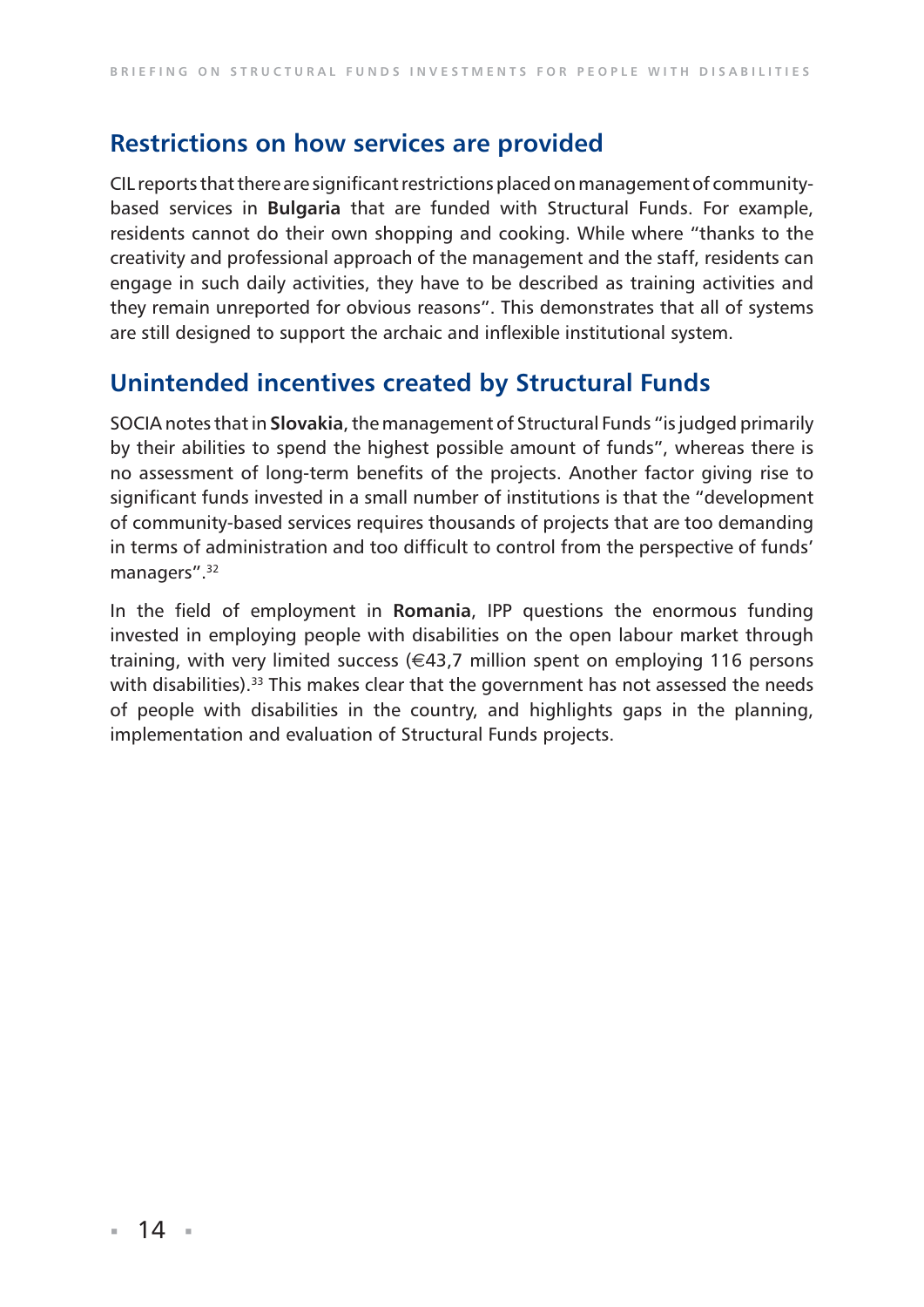# **3. 2014–2020: The Next Financing Period and Emerging Concerns**

Plans for how Member States will invest Structural Funds to promote Community living will be set out in their Partnership Agreements and Operational Programmes.<sup>34</sup> In developing these, Member States must consult with various partners, including NGOs providing community-based services and/or advocating for the rights of people with disabilities.<sup>35</sup> In spite of this, there has been no direct consultation with NGOs on the preparation of these documents in Hungary or Lithuania:

- Hungary: HCLU states that there was an online public consultation<sup>36</sup> open for П one month from mid October to mid November 2013, where anyone could post comments and propose recommendations on how to invest Structural Funds in 2014–2020.
- **Lithuania:** LNF and MHP report that they were involved in the development of  $\mathbf{r}$ the deinstitutionalisation strategy and action plan, but they were not involved in the drafting of the Partnership Agreement and the Operational Programmes.

In Bulgaria, Latvia, Romania and Slovakia, MHI/ENIL-ECCL partners report that they were involved in the consultation process. However, all report that they have concerns about some aspects of their government's approach:

- **Bulgaria:** CIL provides significant criticism of the draft Partnership Agreement, п including that the situation analysis of Bulgaria does not reflect the situation of "people with disabilities who are victims of deep and long-lasting social exclusion, poverty and lack of opportunities for participation in the community". In relation to promoting Community living, CIL states that "the analysis of the deinstitutionalisation process is superficial and incomplete" and comments that "the review of the so called 'community services' shows that they provide institutional type of care rather than support for Community living, as prescribed by the UN CRPD, Article 19".
- **Latvia:** RC ZELDA reports that it was one of the few NGOs to be invited to be п involved in the development of the *Social Services and Social Assistance Policy for*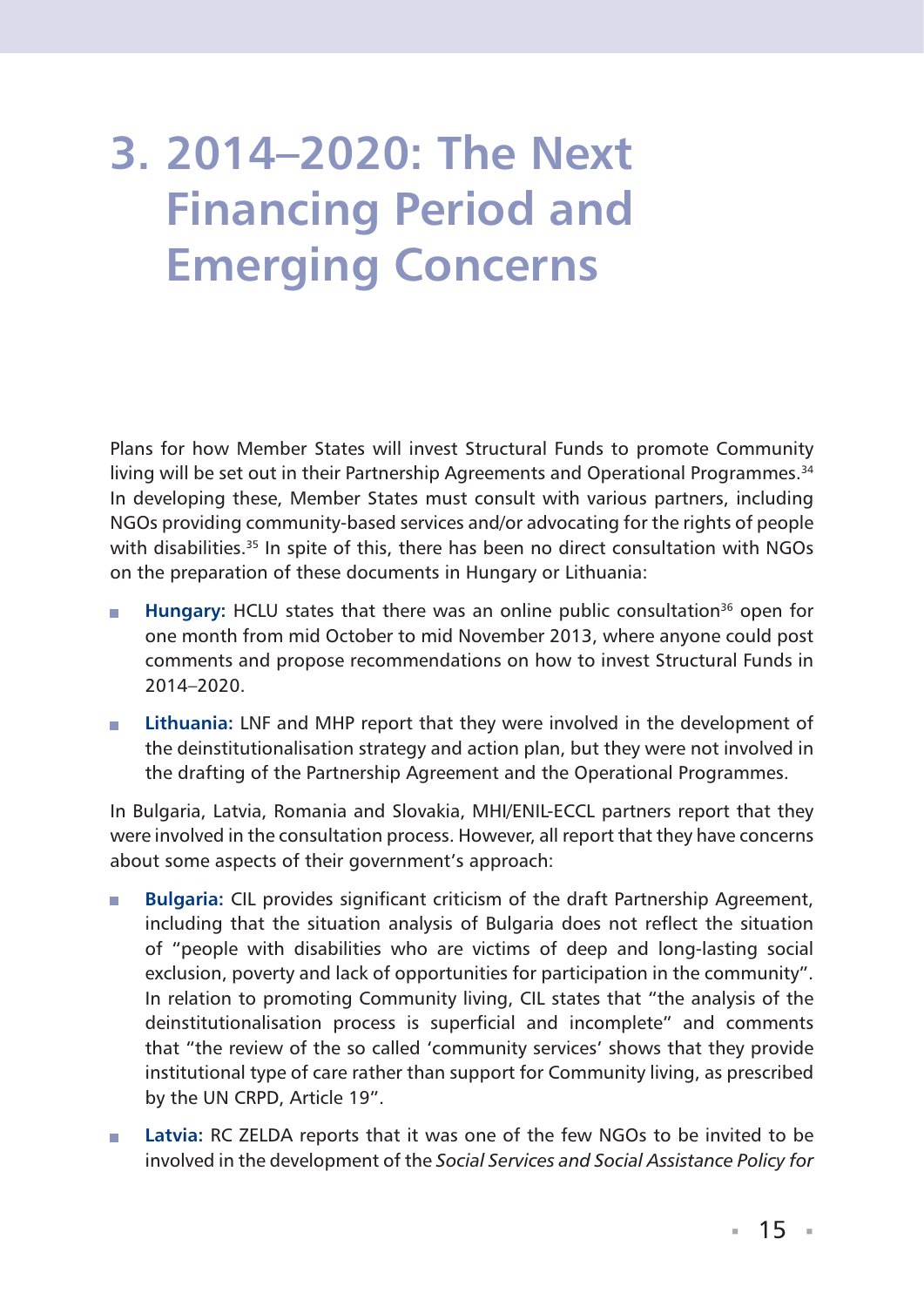*2014–2020*. This document prescribes how Latvia will fund its social care (whether investments will be for institutions or community services) and is the basis on which Structural Funds will be allocated for social care. But, as noted above, RC ZELDA is concerned that this policy allows for continued institutionalisation of people with intellectual disabilities and/or psychosocial disabilities who reside in such institutions.

- **Romania:** IPP reports that it has been involved in the preparation of the  $\overline{\phantom{a}}$ Operational Programme for Public Administration, as an observer in the Regional Development Consultative Committee and as a member of the working group for the new Strategy on Disability. However, it states "we cannot describe the process as being either transparent or substantive in terms of wider consultations with the Romanian civil society" and suggests that the extent of NGO involvement will depend on their determination to be involved. IPP's main concern is how to ensure that the transition from institutions to community-based services will be achieved in the absence of a commitment to close the institutions.
- **Slovakia:** SOCIA reports that it has been directly involved in the preparation of  $\overline{\phantom{a}}$ the draft Operational Programme Human Resources. On the whole, however, the involvement of NGOs in the programming was rather limited, with one NGO representative per Operational Programme. SOCIA has welcomed that in both the Integral Regional Operational Programme and the Human Resources Operational Programme, deinstitutionalisation of large-scale institutions and the development of community-based services have been set as priorities. However, based on the implementation of the on-going deinstitutionalisation plan, which faces serious delays, SOCIA warns of possible problems in 2014–20. It also notes that deinstitutionalisation is not high on the political agenda, and much depends on changing priorities at regional and municipal levels.

#### **Measuring the success of projects supported by Structural Funds**

The Toolkit on the use of EU Funds suggests a number of output and result indicators for projects supported by ESF and ERDF. These indicators have been developed to help the Member States and the EC: (a) monitor and evaluate the results of the projects supported by Structural Funds, (b) establish whether Structural Funds have led to the improvement in the quality of life and social inclusion of project beneficiaries, (c) establish whether the Structural Funds contributed to the implementation of the deinstitutionalisation strategy. The indicators can be found on pages 30–33 of the Toolkit.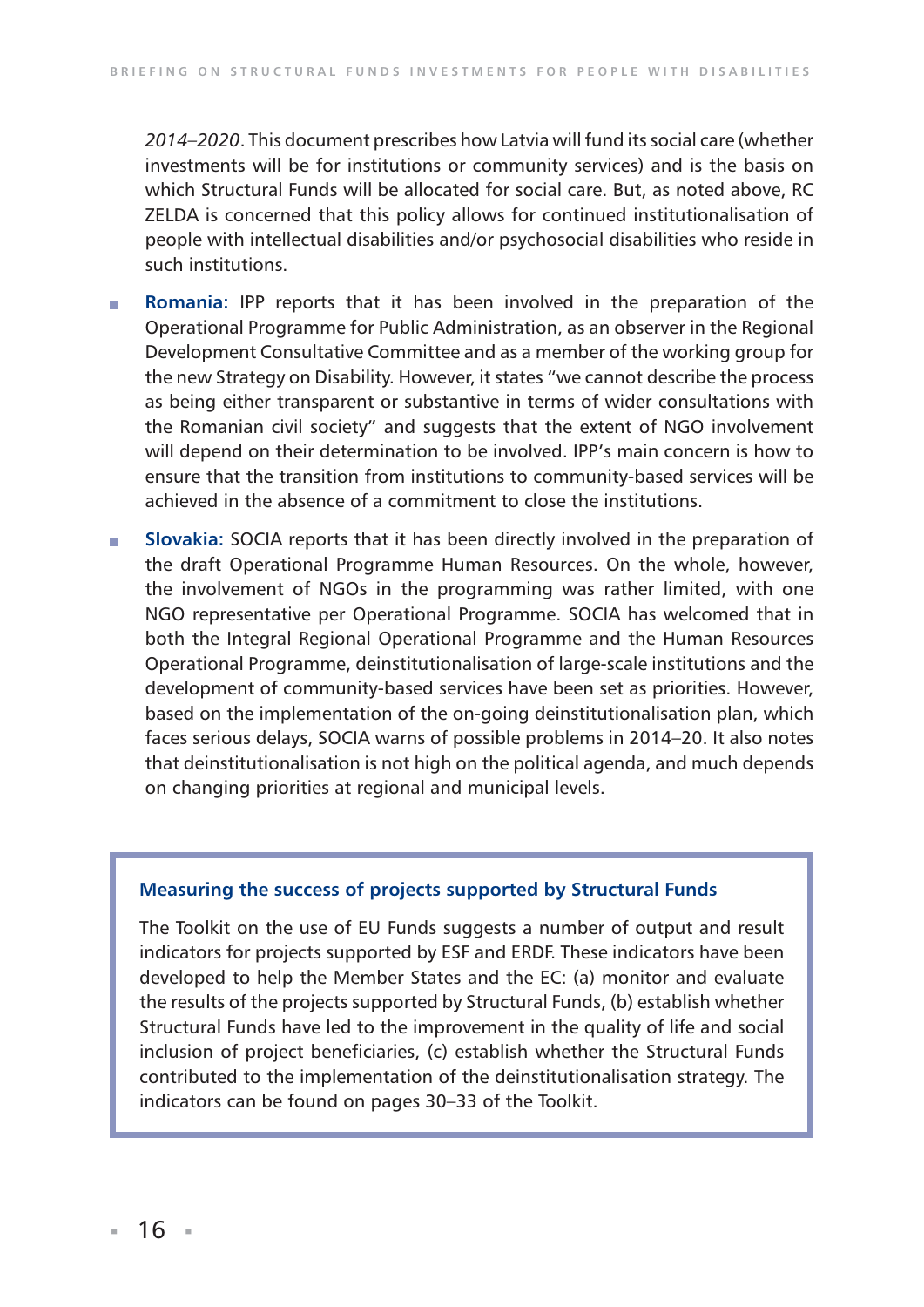# **4. Recommendations**

This briefing highlights some common and significant issues with Structural Funds investments in facilitating the transition from institutions to community-based services. It is essential that these are addressed now so they can be avoided in future. From the EC's perspective it makes little sense for Structural Funds to be used to maintain institutions. The purpose of Structural Funds is to support the goals of Europe 2020 by providing Member States with financial and technical support they need to replace their infrastructure with systems equipped to facilitate "smart, sustainable and inclusive growth". Structural Funds investments in institutions not only perpetuate a system that is not acceptable in the 21<sup>st</sup> Century, it also ties up money and resources in projects that undermine the EU 2020 goals, in particular combating poverty and social exclusion.

These recommendations aim to ensure that in the next programming period, Structural Funds are invested in promoting, not preventing, Community living. They focus on points that Member States and the EC should consider in drafting and negotiating Partnership Agreements and Operational Programmes. They can also be used by the EC to assess Member States' compliance with relevant *ex-ante* conditionalities, so that Structural Funds effectively promote Community living. The recommendations complement the comments and suggestions set out in the Common European Guidelines and the Toolkit.

## **Core Components for a Strategy on Using Structural Funds for Community Living**

## **Recommendation 1: Clarity of Vision**

The ultimate goal is for people with disabilities to be able to live and participate in society as equal citizens, as CRPD Article 19 mandates. Thus, the aims and objectives of Member States' strategies for the transition from institutions to community-based services cannot only focus on closing institutions – they must aim to effect systemic change so institutional care is not just unacceptable – it is redundant. To achieve this requires the development of "high quality, individualised services based in the community, including those aimed at preventing institutionalization" and "making mainstream services such as education and training, employment, housing, health and transport fully accessible and available to all children and adults with support needs".37 Investing in human resource development, such as training staff members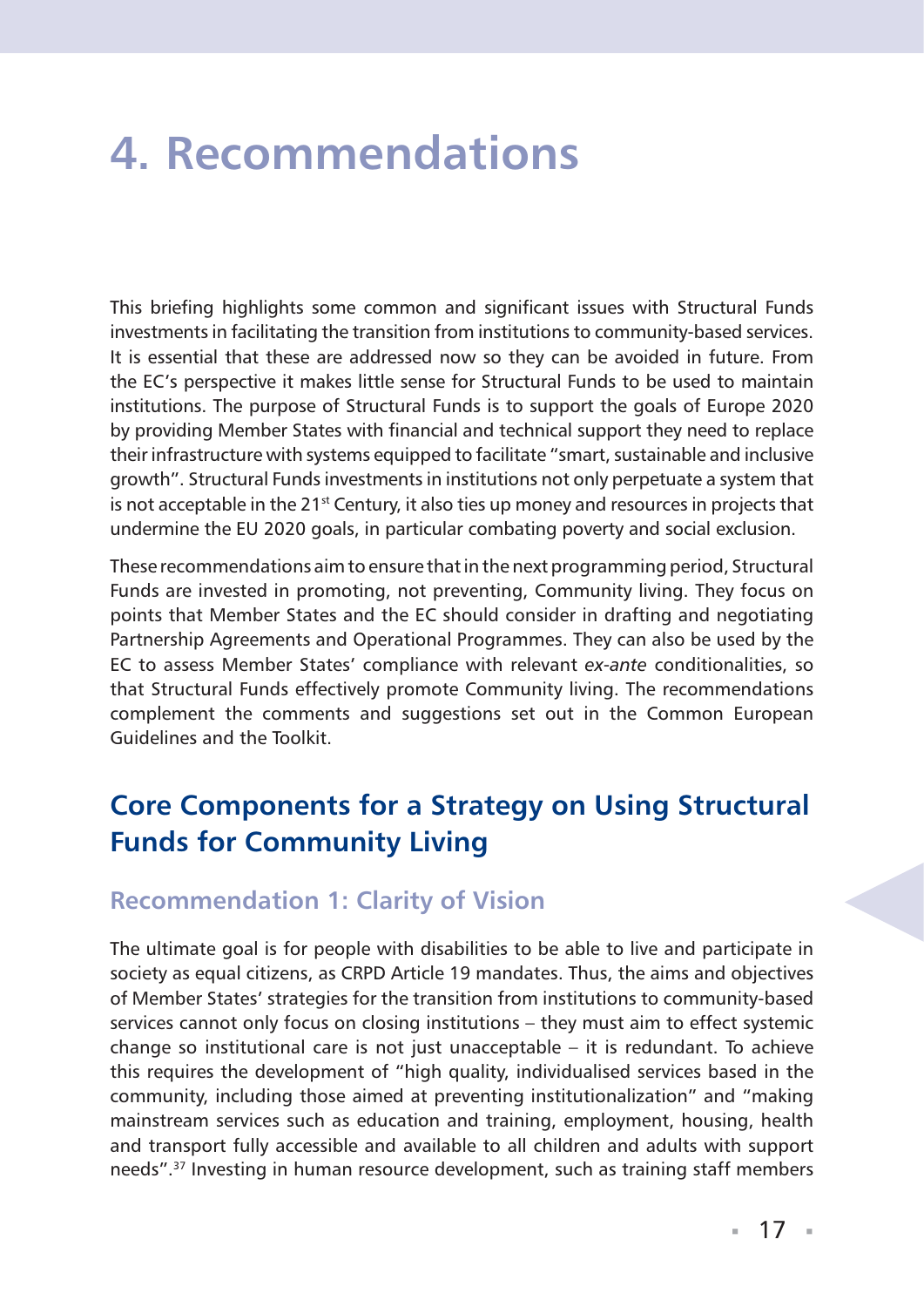who provide support (see the two examples below), and the careful preparation and consultation with individuals moving to new services, are of crucial importance to the success of deinstitutionalisation. These actions can be supported by the ESF.

Being clear about the vision ensures that monitoring and evaluation of projects funded by Structural Funds focus on assessing medium/long-term benefits to people who use services, rather than on short-term indicators such as the opening of a community-based program. There is also a need to ensure flexibility in the funding of community-based projects so services are person-centered and provided on the basis of individual needs. Some people require more support than others and most individual's needs change over time, including during the course of project implementation.38 Developing "positive but realistic visions for the future lives of individual people"39 requires the involvement of a wide range of individuals and organisations with an interest and role in the development of community-based services as alternatives to institutional care, such as central and local government, service users and their families and civil society, including NGOs that provide services and support to people with disabilities.<sup>40</sup>

A crucial part of any deinstitutionalisation strategy is communicating its objectives and elements to all the stakeholders – including people with disabilities, their families, staff in institutions, media and the public. Awareness raising activities should be organised for the staff of institutions and members of the local community, with the active involvement of people with disabilities, focusing on the right to Community living and the value of inclusion. Such work should include engaging with the directors of institutions to help them understand their role within the new services. Such activities will help to prevent myths/misconceptions, which jeopardise the reform process.

### **Examples of workforce development for Community living**

The **Centre for Adult Education VALIDUS**, in Croatia, provides state-certified training courses for direct support staff for people with disabilities living in the community, as well as professional development courses on providing personcentred services. The organisation is supporting the Ministry of Social Policy and Youth in implementing its deinstitutionalisation programme. Additional information is available at: http://coovalidus.hr/en

The **Eight Points** project in Hungary, supported by ESF, consists of mobile teams working with people with autism around the country. The project seeks to address the lack of professionals who can support children and adults with autism, and their families at home, in education, at work and in other areas of life. At the end of the project in 2015, the service will continue, funded from the national budget. Additional information is available in Hungarian at: http://fszk.hu/ket-uj-szolgaltatast-indit-a-nyolc-pont-projektiroda/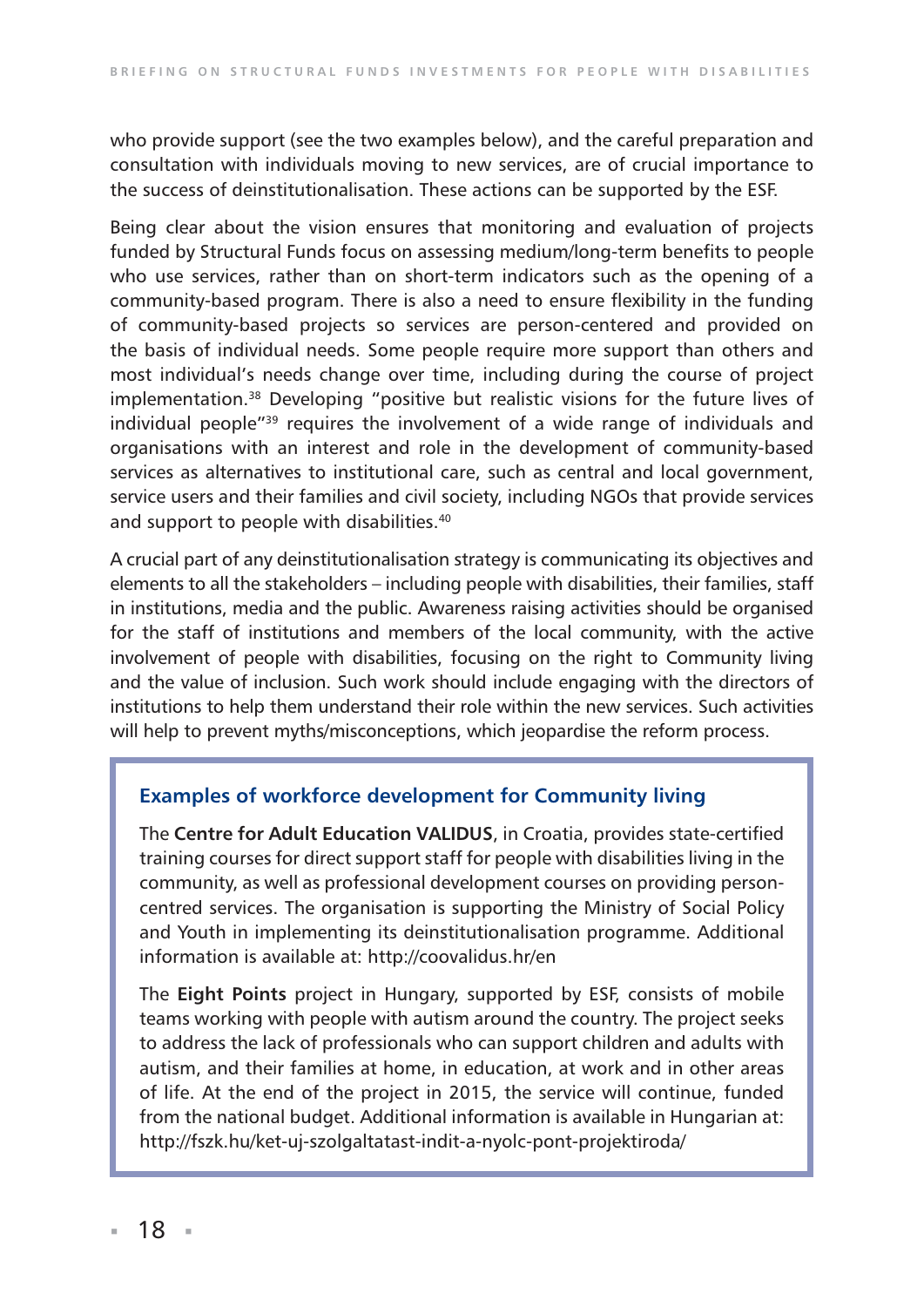## **Recommendation 2: Commitment to change**

Strategies alone do not effect change. Their strength or weakness depends on whether they reflect a real commitment to implement change, understanding that it takes time, and that there will be obstacles, both known and unknown to ensuring that people with disabilities can live and participate in society as equal citizens. The transition from institutions to community-based services is complex, but it is possible. It requires vision, careful project management, leadership and shared commitment across various government entities (both central and local), and of health and social care, as well as education systems. It is especially important to advocate for inter-Ministerial co-operation, with key players such as the Ministry of Finance understanding the need to support the replacement of institutions with a range of community-based services in the long-term.<sup>41</sup> Transition from institutional care to Community living should encompass both public and private providers, including services run by NGOs and religious organisations. The government must ensure that all the stakeholders are covered by the strategy and that the new vision is clearly communicated to them at the start of the process.

### **Recommendation 3: Needs assessment**

To be effective, a strategy for deinstitutionalisation must be based on an assessment of the needs of the population and the available services in the country.<sup>42</sup> This is clear in the provisions of Article 14 of the Structural Funds Common Provisions Regulation. The Toolkit notes that this "problem analysis" should include information about the available services provided in the community and the need to identify the causes of institutionalisation.43

An assessment of each individual's needs must accompany any deinstitutionalisation process. If this does not happen, the new services will use a "one size fits all" approach. In Hungary, HCLU noted that a complex needs assessment was carried out in one institution by independent experts, but its results were not considered in closing it, because the preferences of local authorities came before the needs and preferences of the residents.

## **Recommendation 4: Clear and precise definitions**

As MHI/ENIL-ECCL's partners have highlighted, too often Structural Funds have been invested in maintaining institutions rather than promoting alternatives due to a lack of understanding of key terms, in particular the meanings of "institution" and "community-based services". The EC's [draft] *Guidance on Ex-ante conditionalities* have adopted the following definitions:<sup>44</sup>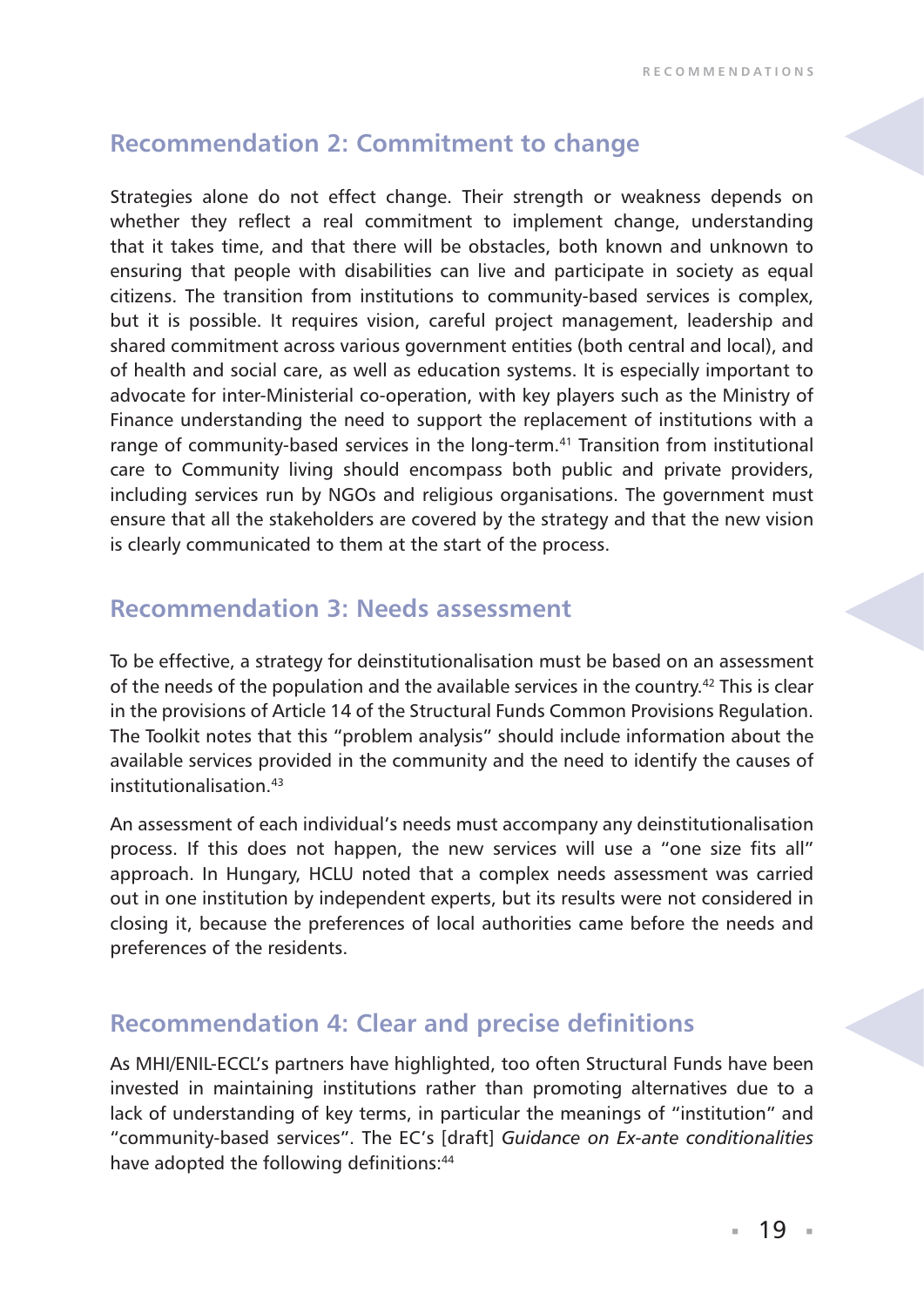- "Institution": is defined as "residential care where: residents are isolated from п the broader community and/or compelled to live together; residents do not have sufficient control over their lives and over decisions which affect them and the requirements of the organisation itself tend to take precedent over the residents' individualised needs."
- "Community-based services": are defined as "…the spectrum of services that  $\overline{\phantom{a}}$ enable individuals to live in the community and, in the case of children, to grow up in a family environment as opposed to institutions. It encompasses mainstream services such as housing, healthcare, education, employment, culture and leisure, which should be accessible to everyone regardless of the nature of their impairment or the required level of support. It also refers to specialised services, such as personal assistance for persons with disabilities."

Accordingly, the EC should ensure that Member States' strategies clarify that Structural Funds will not be invested in settings that are "institutions" and that projects fund development of services that truly are "community-based" and promote social inclusion, as required by its guidance on ex-ante conditionalities.

Terms such as "independent living" or "personal assistance" should not be used by Member States to describe services that are institutional in nature or deny disabled people choice and control over their lives. ENIL has developed its own definitions<sup>45</sup>, including:

- "Independent living": "… includes the opportunity to make choices and decisions  $\mathcal{C}^{\mathcal{A}}$ regarding where to live, with whom to live and how to live. Services must be accessible to all and provided on the basis of equal opportunity, allowing disabled people flexibility in our daily life […] Independent Living is for all disabled persons, no matter the level of support need."
- "Personal assistance": "... is made possible through earmarked cash allocations **The State** for disabled people, the purpose of which is to pay for any assistance needed. Personal assistance should be provided on the basis of individual needs assessment depending on the life situation of each individual and in consistency with the domestic labour market. […] Personal assistance allocations must cover the salaries of personal assistants and other performance costs, such as all contributions due by the employer, administration costs and peer support for the person who needs assistance."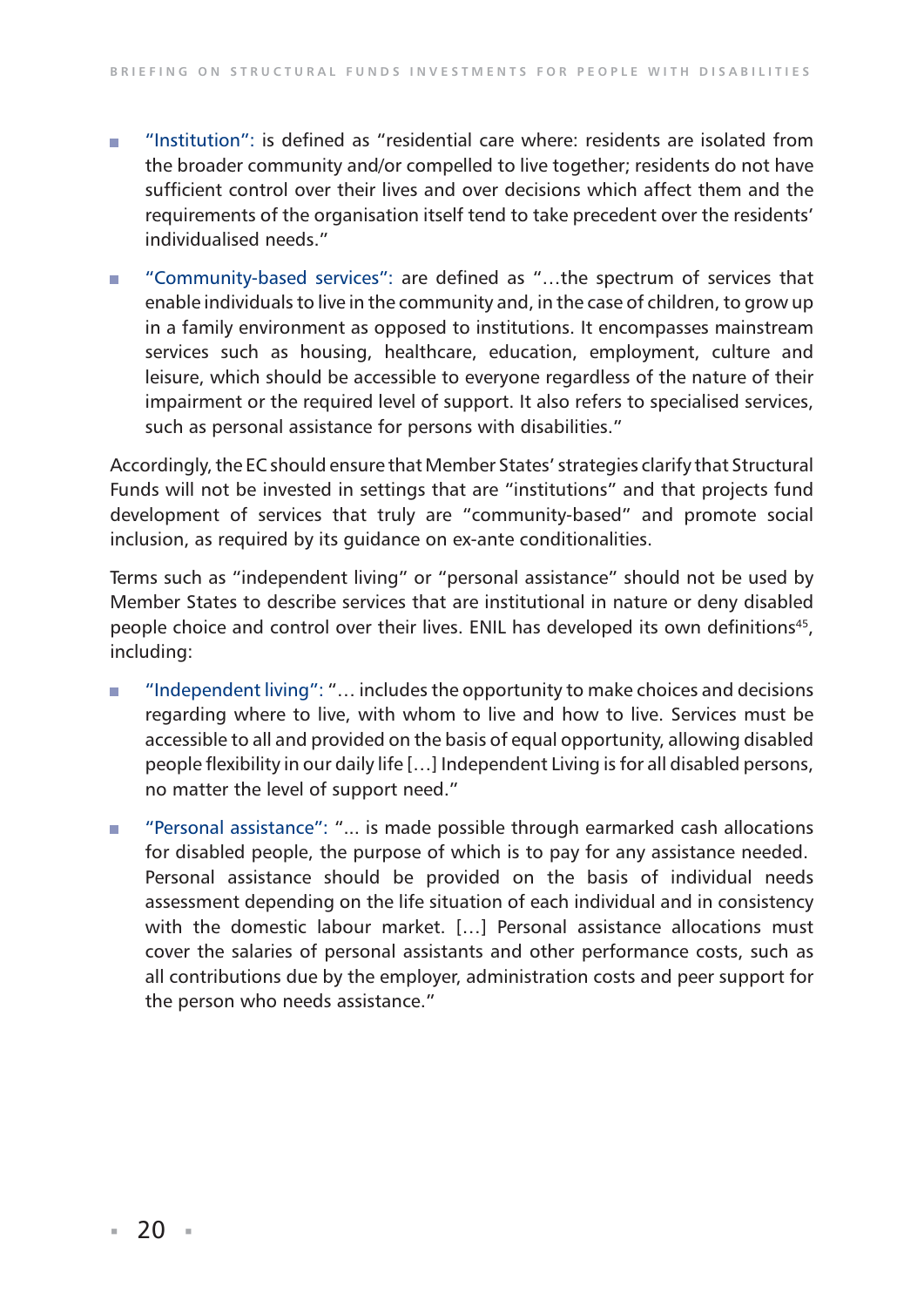## **Recommendation 5: Co-ordination of Operational Programmes**

MHI/ENIL-ECCL partners have identified Structural Funds projects for people with disabilities that were entirely focused on improving the accessibility or energy efficiency of the buildings, not on improving the lives of residents. This lack of coordination between the Structural Funds Operational Programmes results in large amounts of money being invested in institutions for nonsensical reasons. To address this will require co-ordination within the relevant ministries in each member state. This also calls for close co-operation between the Directorate Generals of the EC (including DG Employment, Social Affairs and Inclusion, DG Regional Policy, DG Agriculture and Rural Development and DG Energy) so there is a consistent approach to ensuring that Structural Funds are not invested in long-stay institutions. The task of ensuring that none of the Operational Programmes invest in institutional care can also be assumed by inter-Ministerial or other working groups coordinating or overseeing the process of de-institutionalisation at the national level. Other donors should apply the same principles in their funding that apply to Structural Funds investments.

Additionally, the role of DG Justice, as part of the independent monitoring mechanism under Article 33 of the CRPD, must be strengthened to ensure that Structural Funds are invested in compliance with Article 19 of the CRPD.

## **Recommendation 6: Meaningful involvement of NGOs**

As this briefing shows, NGOs are not always involved in programming and implementation of Structural Funds, though it is a legal requirement. When they are involved, their participation can be tokenistic. By excluding NGOs from the process of planning Structural Funds investments, the Member States are missing the opportunity of benefiting from their know-how, especially those who provide high quality community-based services. The EC should ensure that Member States comply with their partnership requirements in the planning, implementation and evaluation of Structural Funds projects. This should include NGO access to Structural Funds as service providers, and the involvement of service users in the process. In addition, deinstitutionalisation strategies should describe how goals and objectives have been developed and agreed upon, and how relevant individuals and their organisations have been consulted and their views taken into account.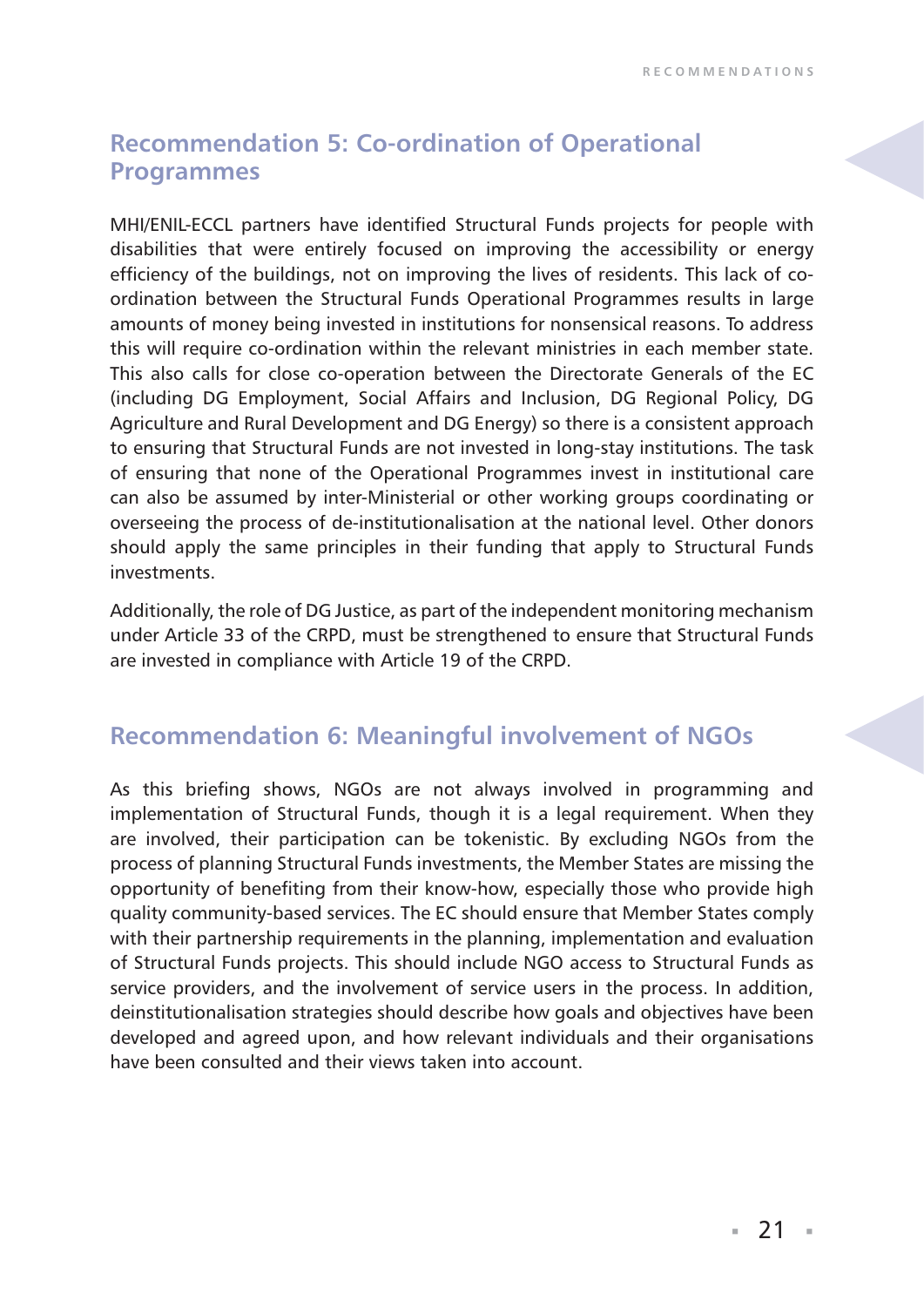### **Ten key elements of the transition from institutional care to Community living**

Deinstitutionalisation is often understood by governments in the narrow sense of closing institutions and therefore results in replacing large institutions with smaller ones. The Common European Guidelines seek to provide practical advice on how to make a sustained transition from institutional care to Community living, helping to achieve the full inclusion and participation of people with disabilities in society. The ten components of the transition, presented below, can be used by governments when planning Structural Funds investments for 2014–2020.

- 1. Making the case for developing community-based alternatives to institutions
- 2. Assessment of the situation
- 3. Developing a strategy and an action plan
- 4. Establishing the legal framework for community-based services
- 5. Developing a range of services in the community
- 6. Allocating financial, material and human resources
- 7. Developing individual plans
- 8. Supporting individuals and communities during transition
- 9. Defining, monitoring and evaluating the quality of services
- 10. Developing the workforce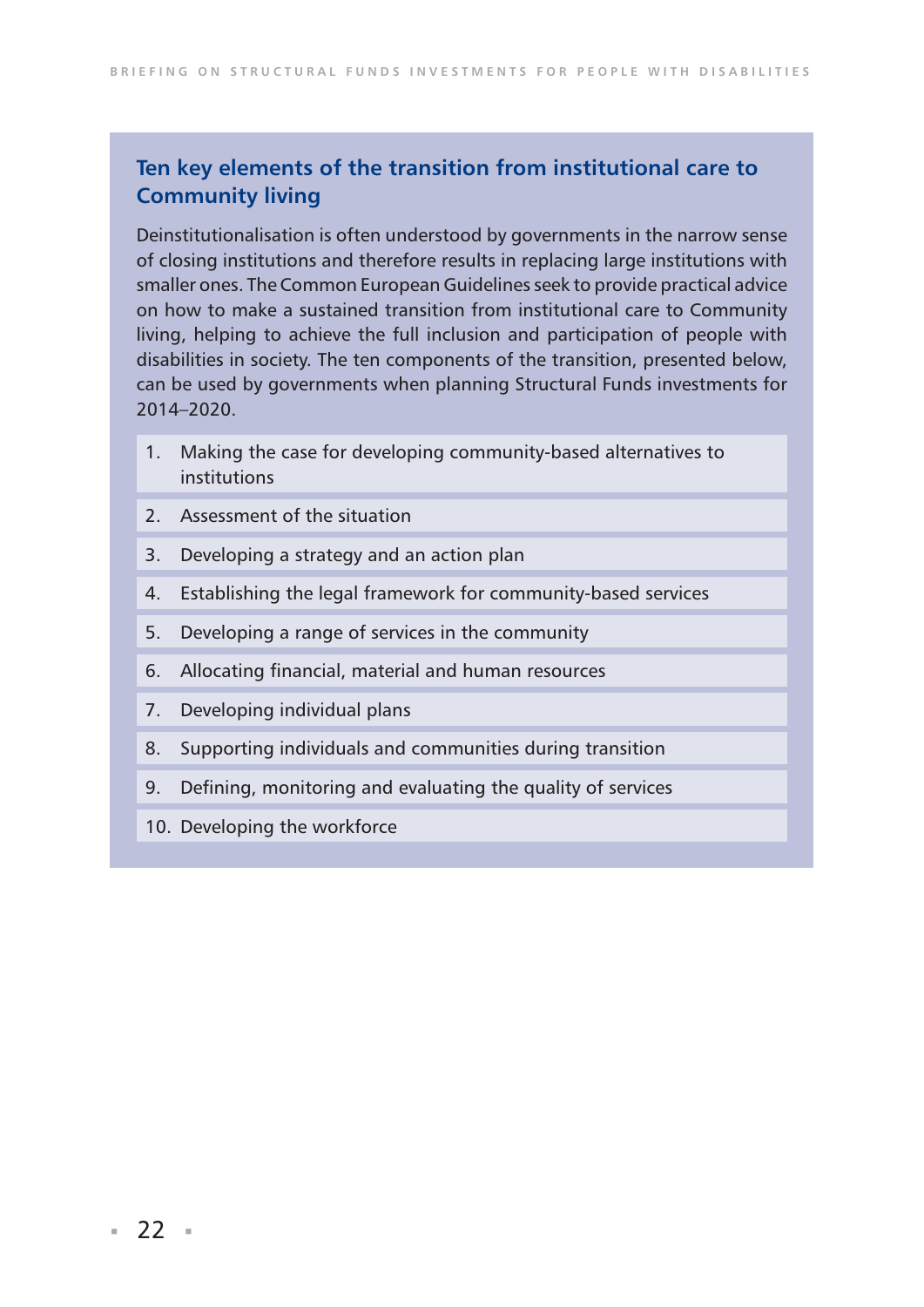# **Annex 1 Partner Organisations**

**The Centre for Independent Living** is a human rights organisation of disabled people in Bulgaria working for policy change in the area of disabilities and for creating conditions for equality and participation of people with disabilities in the life of the community. Website: **www.cil.bg**

**The Hungarian Civil Liberties Union** is a law reform and legal defense public interest NGO in Hungary, working independently of political parties, the state or any if its institutions. HCLU's aim is to promote the case of fundamental rights and principles laid down by the Hungarian Constitution and by international conventions. Generally, it has the goal of building and strengthening the civil society and rule of law in Hungary and the CEE region. Website: **www.tasz.hu**

**The Institute for Public Policy** is a think-tank whose aim is to support an increased quality of the processes related to the development of public policies in Romania. IPP is committed to advancing high quality policies in the following main areas: transparency of the legislative process, reform of the local government system, and promoting the rights of people with disabilities. Website: **www.ipp.ro**

**The Lithuanian Forum for the Disabled** is an umbrella organisation consisting of 15 national member organisations, representing about 280,000 people with disabilities and their families in Lithuania. LNF works to improve the situation and equal realisation of rights of people with disabilities, and to represent them in both national and European institutions. Website: **www.lnf.lt**

**The Mental Health Perspectives** (previously known as Global Initiative on Psychiatry – Vilnius) was founded in 2000 and for the last 10 years has been actively involved in reforming mental health care, and in promoting and protecting human rights of mental health care service users in Lithuania. Website: **www.gip-vilnius.lt**

**The Resource Centre for People with Mental Disability "ZELDA"** is based in Latvia and promotes de-institutionalisation and the development of community based mental health and social care services for people with mental disabilities (people with intellectual disabilities and people with psycho-social disabilities) through research,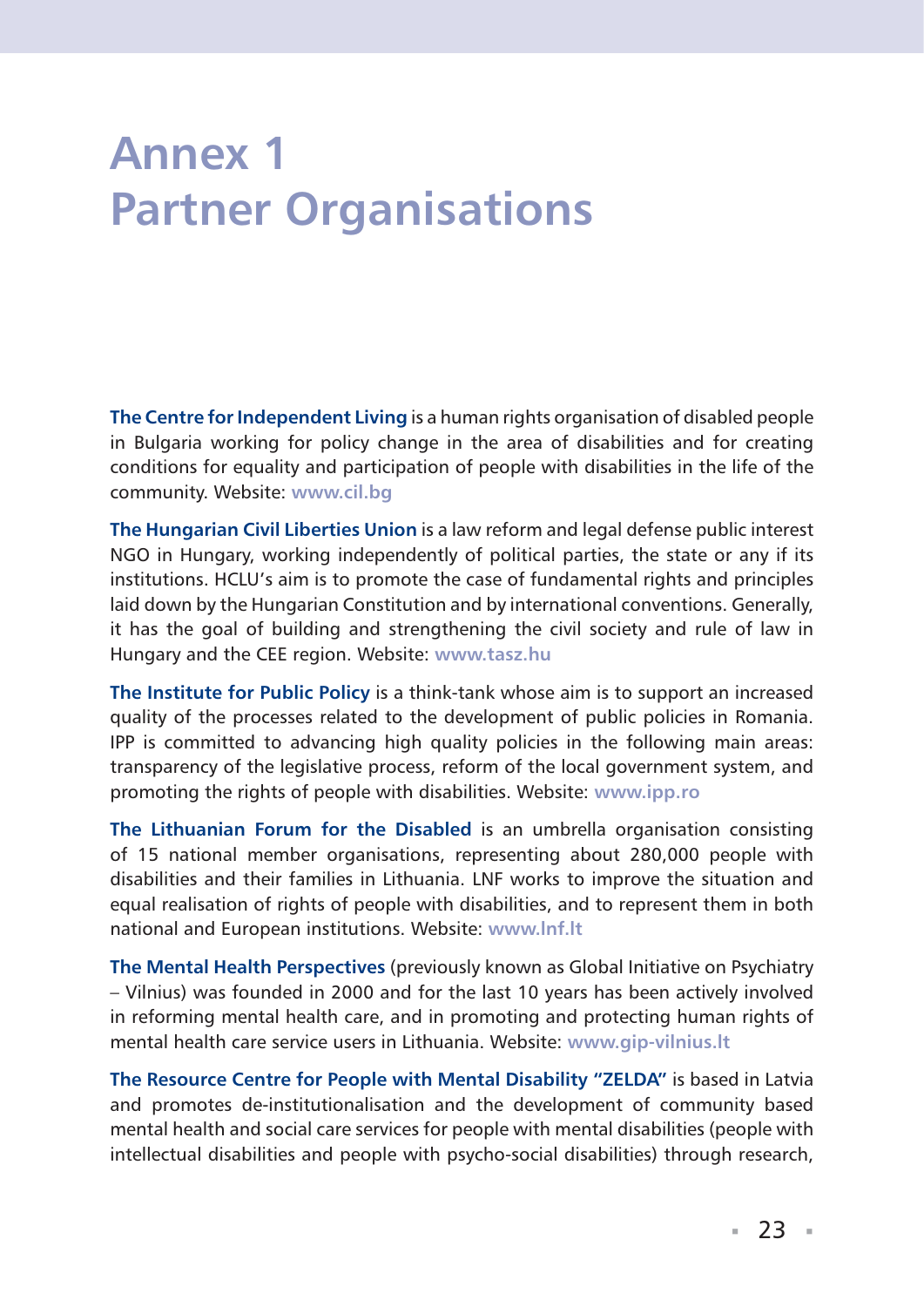monitoring of observance of human rights, legal advocacy and activities of informing and educating the public. Website: **www.zelda.org.lv**

**SOCIA – Social Reform Foundation** provides grants to non-profit organisations and schools to improve the quality of life of disadvantaged groups in Slovakia. SOCIA collaborate with NGOs and the public administration on forming policies and legislative proposals to reform the social system. Website: **www.socia.sk**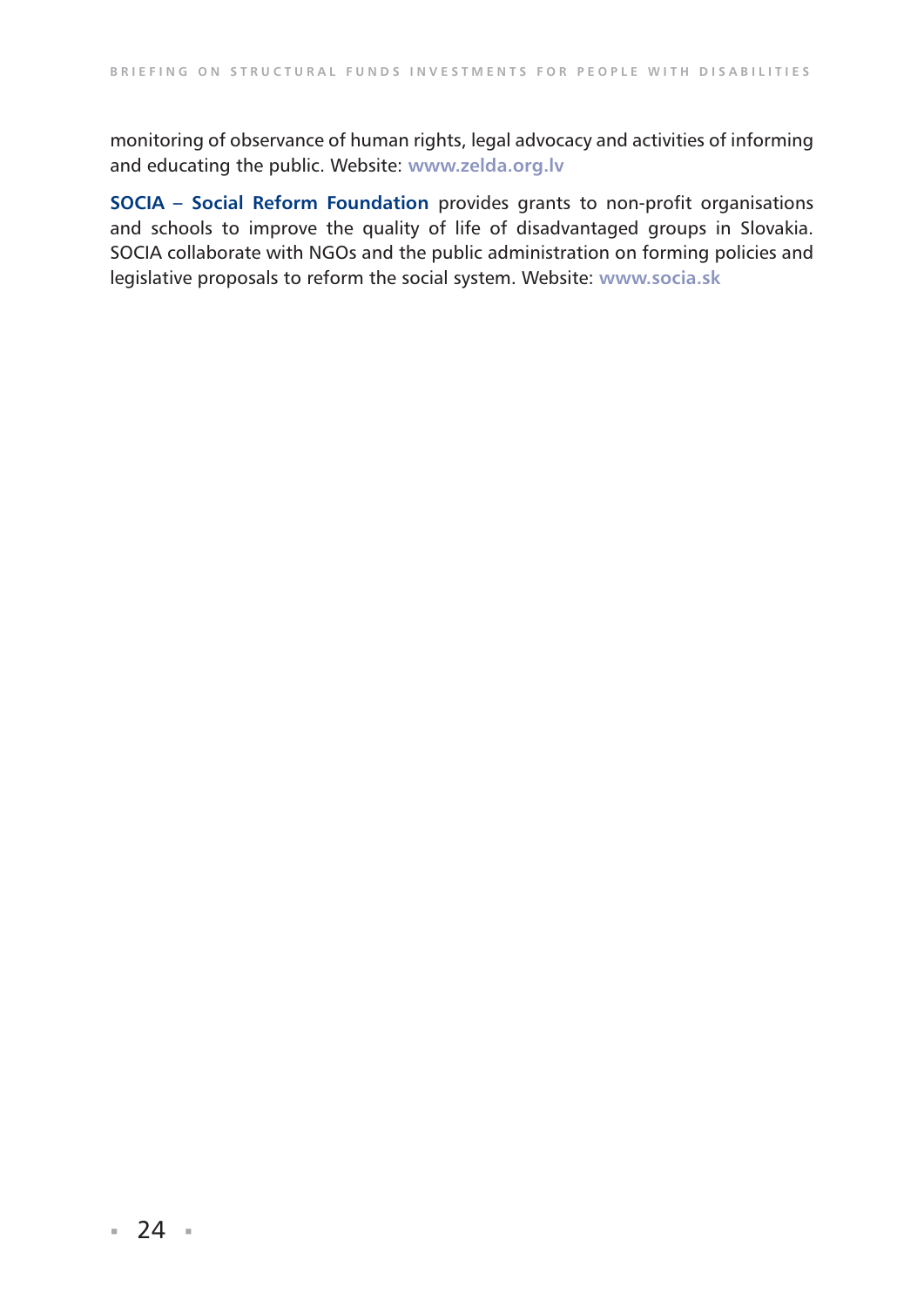# **Annex 2 Relevant Reports**

Ad Hoc Expert Group, 2009, *Report of the Ad Hoc Expert Group on the Transition from Institutional to Community-based Care*. Available at: **ec.europa.eu/social/ BlobServlet?docId=3992&langId=en**

Bugarszki, Z., Eszik, O. & Kondor, Z., (unpublished), *Deinstitutionalisation in Hungary 2012–2013*. The report will be available in January 2014 at: **www.tasz.hu**

Centre for Disability Law and Policy, European Foundation Centre, Age Platform Europe, Lumos, The Equal Rights Trust and European Disability Forum, *Joint Memorandum on the need to provide clarity in Thematic Conditionality 10*, dated 16th October 2013. Available at: **http://wearelumos.org/sites/default/files/research/2013%2010%20 16%20\_Joint%20MemoFinal.pdf** 

Council of Europe Commissioner for Human Rights, 2012, *The right of people with disabilities to live independently and be included in the community*, CommDH/ IssuePaper(2012)3. Available at: **https://wcd.coe.int/ViewDoc.jsp?id=1917847**

Puras D., Sumskiene, E. & Subaciene. I. (unpublished). Challenges of prolonged transition from totalitarian system to liberal democracy: A case of care for persons with mental disabilities. Social Policy and Social Work in Transition, Whiting and Birch.

European Coalition for Community Living (ECCL), 2010, *Wasted Time, Wasted Money, Wasted Lives… A Wasted Opportunity? – A Focus Report on how the current use of Structural Funds perpetuates the social exclusion of disabled people in Central and Eastern Europe by failing to support the transition from institutional care to community-based services*. Available at: **http://www.community-living.info/docu ments/ECCL-StructuralFundsReport-final-WEB.pdf**

European Expert Group on the Transition from Institutional to Community-based Care, 2012, *Common European Guidelines on the Transition from Institutional to Community-based Care.* Available at: **http://www.deinstitutionalisationguide.eu**

European Expert Group on the Transition from Institutional to Community-based Care, 2012, *Toolkit on the Use of European Union Funds for the Transition from Institutional to Community-based Care.* Available at: **http://deinstitutionalisationguide.eu**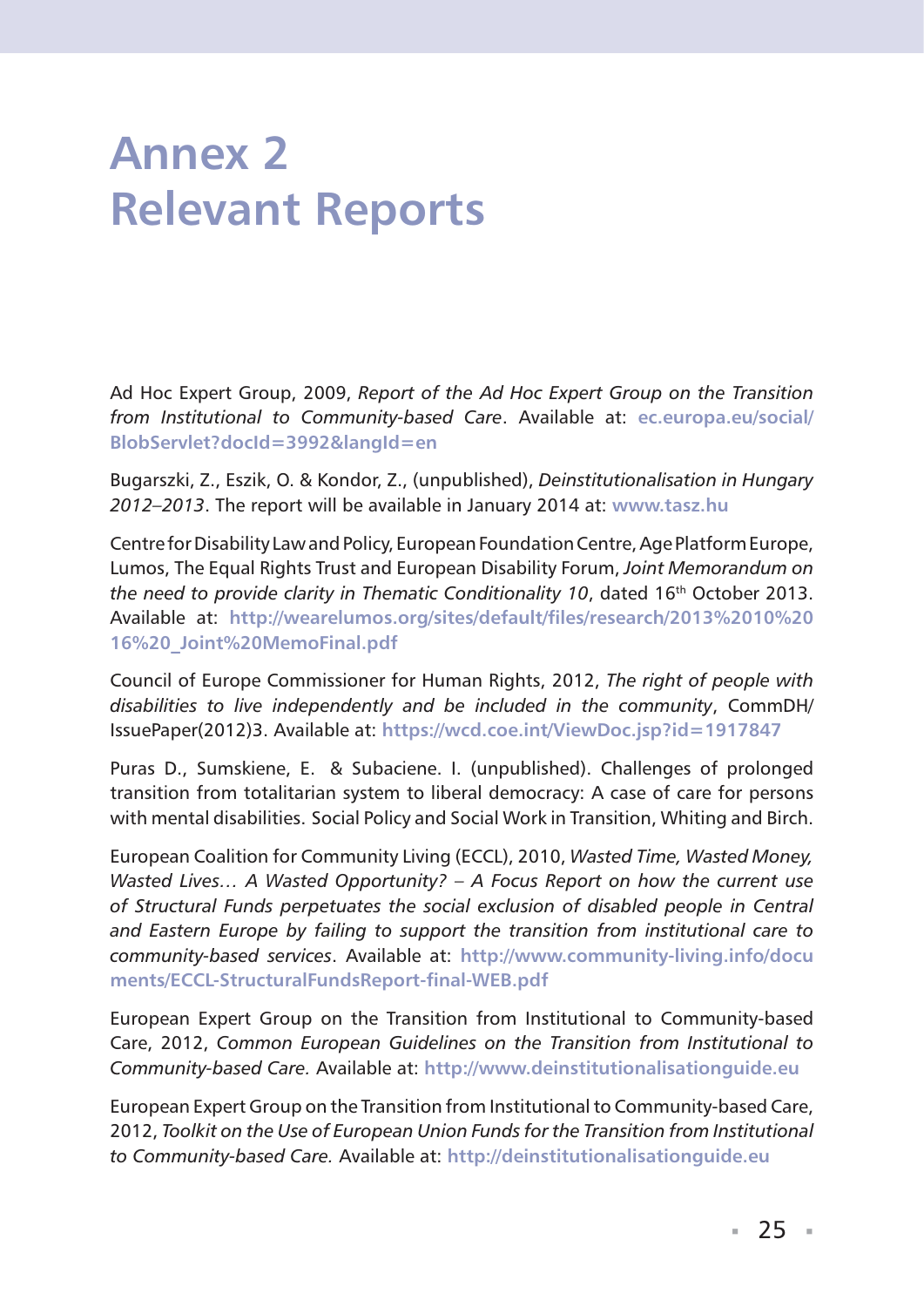INESS, 2013, *Monitoring of Absorption of Structural Funds in the Area of Social Services (2007–2011).* Available at: **http://www.iness.sk/stranka/8362-Monitoringof-Absorption-of-structural-funds.html** 

Institute for Public Policy (IPP), October 2013, Policy News – *Results of structural funds investments during 2007–2013 – the lesson we have (not) learned for 2014–2020*. Available at: **http://www.ipp.ro/library/IPP\_National%20Report\_Results%20of% 20structural%20funds%20projects%20in%20Romania\_2013.pdf** and Appendix **at http://www.ipp.ro/library/IPP\_National%20Report%202013\_Appendixes.pdf**

Mansell, Jim et al. 2007, *Deinstitutionalisation and community living – outcomes and costs: report of a European Study*. Volume 2: Main Report. Available at: **http:// www.kent.ac.uk/tizard/research/DECL\_network/documents/DECLOC\_Volume\_2\_ Report\_for\_Web.pdf**

National Network for Children, April 2012, *Problem areas in the deinstitutionalization and development of social services for children and families policy and practice in Bulgaria.* Available at: **http://nmd.bg/en/Position/which-are-the-problem-areasin-the-deinstitutionalization/**

Office of the High Commissioner for Human Rights (OHCHR), 2011, *Forgotten Europeans – Forgotten Rights: The Human Rights of Persons Placed in Institutions*. Available at: **http://www.europe.ohchr.org/Documents/Publications/Forgotten\_ Europeans.pdf**

Office of the High Commissioner for Human Rights (OHCHR), 2012, *Getting a Life – Living Independently and Being Included in the Community.* Available at: **http:// www.europe.ohchr.org/documents/Publications/getting\_a\_life.pdf**

Open Society Foundations (OSF), 2011, *A Community for All: Implementing Article 19, A Guide for Monitoring Progress on the Implementation of Article 19 of the Convention on the Rights of Persons with Disabilities*. Available at: **http:// www.opensocietyfoundations.org/sites/default/files/community-for-allguide-20111202.pdf**

Open Society Foundations (OSF), 2012, *The European Union and the Right to Community Living – Structural Funds and the European Union's Obligations under the Convention on the Rights of Persons with Disabilities*. Available at: **http:// www.opensocietyfoundations.org/sites/default/files/europe-communityliving-20120507.pdf**

ZELDA, 2013, The Accessibility and Costs of mental health and social care communitybased services compared to institutional care in Latvia (2004–2011). Available at: **http://zelda.org.lv/wp-content/uploads/Zelda-eng-Lab5.pdf**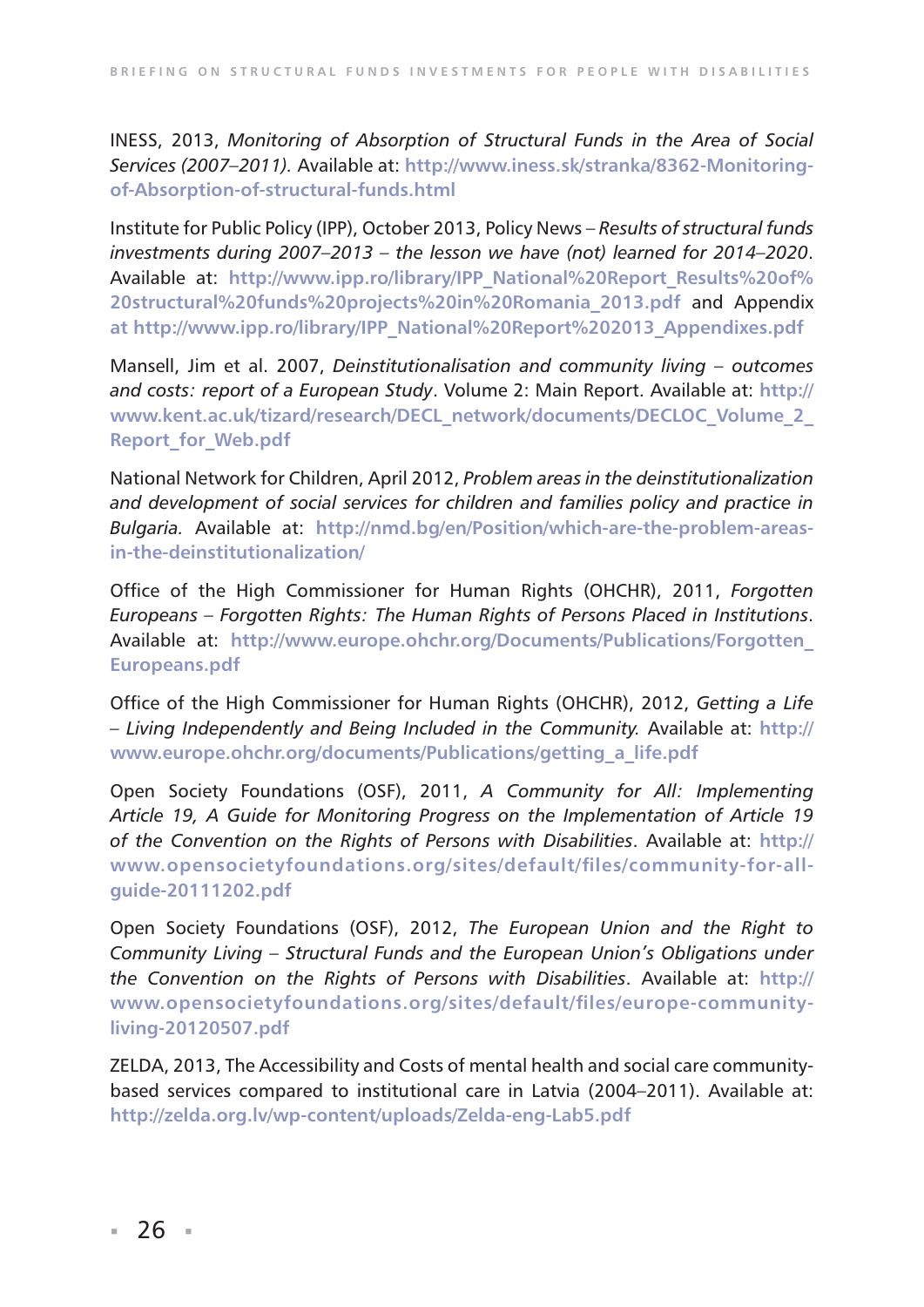# **Endnotes**

- 1 Referred to as "European Structural and Investment Funds ESI" in the Common Provisions Regulations.
- 2 These six countries have been included in the briefing thanks to the data on the use of Structural Funds provided by partner organisations. While the authors would have liked to have included other countries in Central and Eastern Europe and the Baltics, such as the Czech Republic, Poland, Slovenia and Estonia, this was not possible due to the lack of relevant information.
- 3 See the EC, Europe 2020 A strategy for smart, sustainable and inclusive growth, COM(2010) 2020 final, available at: http://ec.europa.eu/europe2020/ index\_en.htm
- 4 Information about these organisations is provided in Annex 1.
- 5 A list of reports relevant to the issues raised in this briefing is set out in Annex 2.
- 6 The Toolkit, page 12.
- 7 See, for example, the list of reports in Annex 2 in European Coalition for Community Living, *Wasted Time, Wasted Money, Wasted Lives – A Wasted Opportunity?,* 2010.
- 8 The Common European Guidelines, page 50.
- 9 European Disability Strategy 2010–2020: A Renewed Commitment to a Barrier-Free Europe, COM(2010) 636 final, page 5.
- 10 Towards Social Investment for Growth and Cohesion including the implementing of European Social Fund 2014–2020, COM(2013) 83 final, page 17.
- 11 See for example, Open Society Foundations, *The European Union and the Right to Community living,* 2012 and the United Nation Office of the High Commissioner for Human Rights, *Getting a Life – Living Independently and Being Included in the Community,* 2012.
- 12 See Article 6, Common Provisions Regulations and the general ex-ante conditionalities, Annex V, Area 3 Disability.
- 13 See Open Society Foundations, *The European Union and the Right to Community Living,* 2012 and the United Nation Office of the High Commissioner for Human Rights, *Getting a Life – Living Independently and Being Included in the Community,*  2012.
- 14 See the Common Provisions Regulation on the European Regional Development Fund, the European Social Fund, the Cohesion Fund, the European Agricultural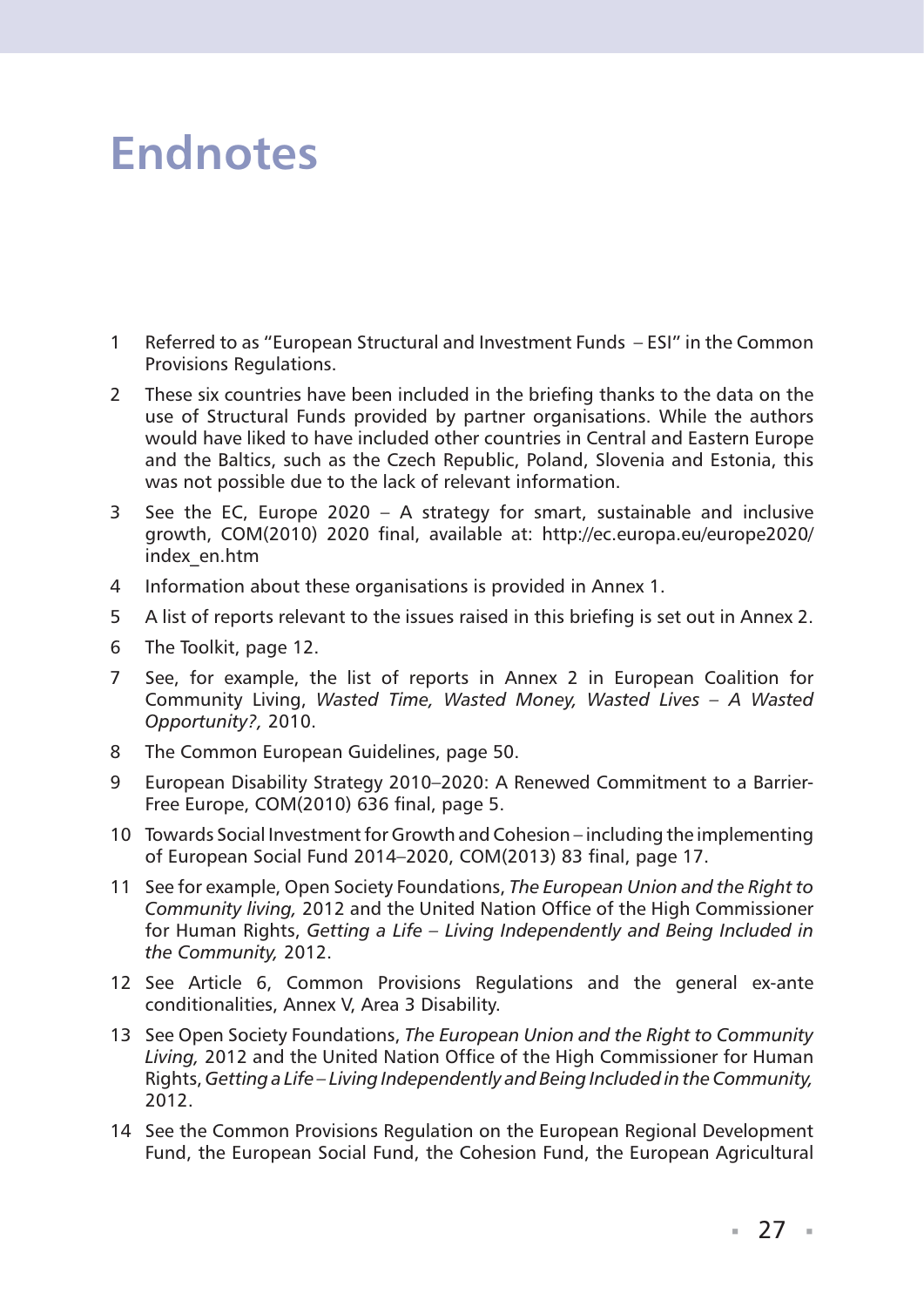Fund for Rural Development and the European Maritime and Fisheries Fund, COM(2011) 615 final/2. The texts of the regulations which are part of the Cohesion Package 2014–2020 will be available at: http://ec.europa.eu/regional\_ policy/what/future/index\_en.cfm

- 15 See the EC's draft Guidance on Ex ante conditionalities, pages 252–257, available at: http://ec.europa.eu/regional\_policy/what/future/pdf/preparation/20092013\_ guidance\_part\_2.pdf Given that the new Structural Funds regulations were approved on 20 November 2013, it is anticipated that the EC will issue the final version of this guidance very soon.
- 16 These papers are available at: http://ec.europa.eu/regional\_policy/what/future/ program/index\_en.cfm (accessed 27th October 2013)
- 17 This was noted in the Joint Memorandum on the need to provide clarity in Thematic Conditionality 10, dated 16th October 2013 (further details are provided in Annex 2), page 23.
- 18 Under Hungarian legislation, the newly established residential facilities can accommodate up to 12 persons. However, the same rule does not apply to the existing large institutions (with 50 plus residents), which may build new living centres for up to 50 people.
- 19 See also ZELDA, *The Accessibility and Costs of mental health and social care community-based services compared to institutional care in Latvia (2004–2011)*, 2013, page 90, available at: http://zelda.org.lv/wp-content/uploads/Zelda-eng-Lab5.pdf
- 20 See Case study 2 Assistants for Disabled People Bulgaria (presentation by Elena Krastenova), available at: http://www.eurofound.europa.eu/docs/events/2013/ homecare/worksession1.pdf
- 21 Available at: http://nmd.bg/en/Position/which-are-the-problem-areas-in-the-dein stitutionalization/
- 22 See ZELDA, *The Accessibility and Costs of mental health and social care communitybased services compared to institutional care in Latvia (2004–2011)*, 2013, pages 84–90, available at: http://zelda.org.lv/wp-content/uploads/Zelda-eng-Lab5.pdf
- 23 In Slovakia, ten projects have recently been submitted for funding under the ROP Call for proposals to support institutions involved in the national project for supporting deinstitutonalisation of social services and alternative care.
- 24 EC, *Report of the Ad Hoc Expert Group on the Transition from Institutional to Community-based Care,* 2008, page 14.
- 25 The term "mental disabilities" includes people with intellectual disabilities and people with psychosocial disabilities.
- 26 The details of the other social care homes which received funding can be found (in Latvian only) at: http://www.esfondi.lv/activities.php?id=867&pid=0&action =projects&identifier=5e6ab73f-6eaa-4633-bfe9-9aa300fd1236
- 27 IPP, Policy News *Results of structural funds investments during 200–2013 the lesson we have (not) learned for 2014–2020*, October 2013 available at http:// www.ipp.ro/library/IPP\_National%20Report\_Results%20of%20structural%20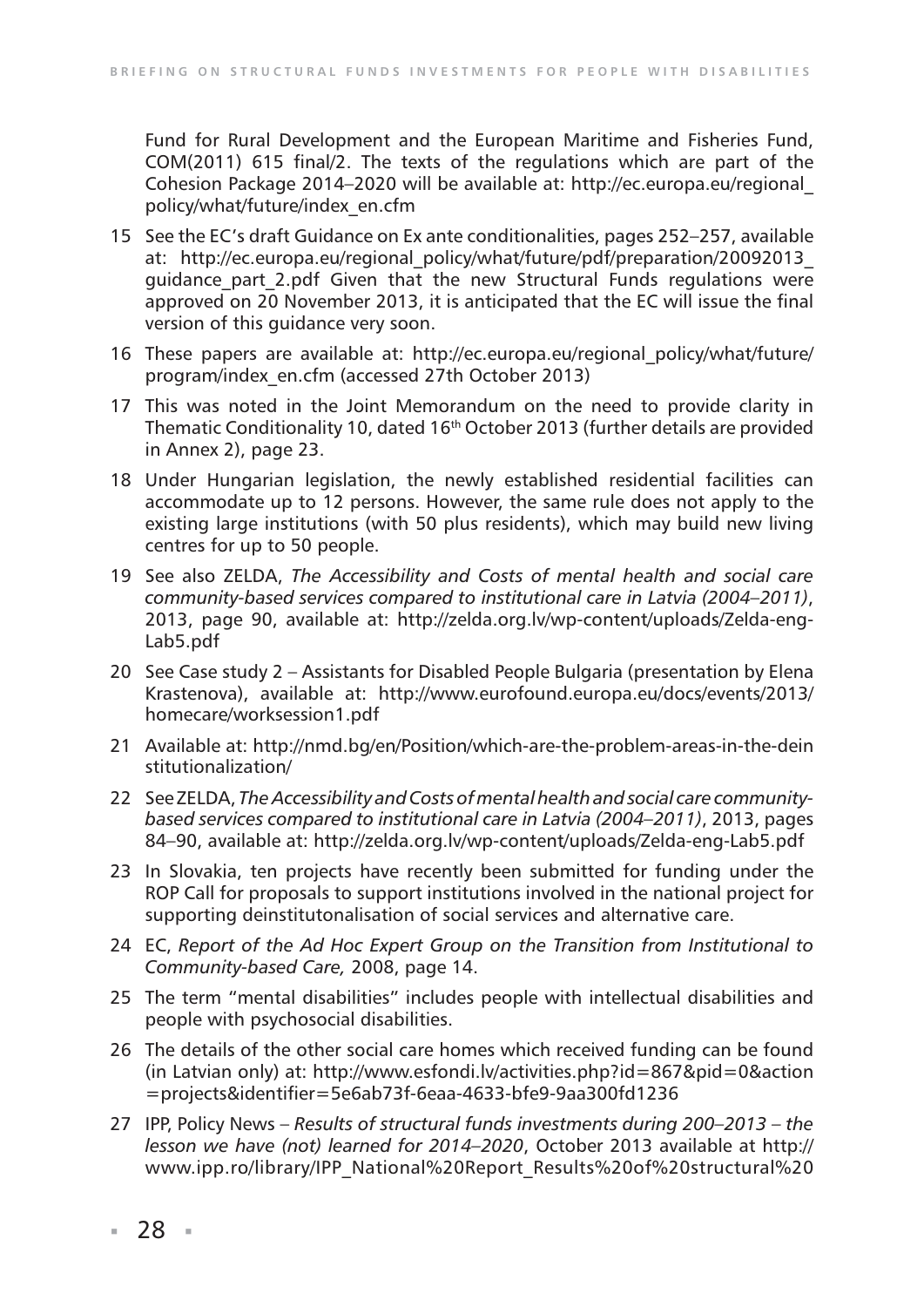funds%20projects%20in%20Romania\_2013.pdf and the Appendix at http:// www.ipp.ro/library/IPP\_National%20Report%202013\_Appendixes.pdf

- 28 See also INESS, *Monitoring of Absorption of Structural Funds in the Area of Social Services (2007–2011),* 2013, available at: http://www.iness.sk/stranka/8362- Monitoring-of-Absorption-of-structural-funds.html
- 29 Open Society Foundations, *The European Union and the Right to Community living,* 2012, page 75.
- 30 The Toolkit, page 24.
- 31 Available at: http://nmd.bg/en/Position/which-are-the-problem-areas-in-the-dein stitutionalization/
- 32 INESS, *Monitoring of Absorption of Structural Funds in the Area of Social Services (2007–2011),* 2013, page 40, available at: http://www.iness.sk/stranka/8362- Monitoring-of-Absorption-of-structural-funds.html
- 33 Available at: http://www.ipp.ro/library/fse/IPPanalizafspcd.pdf
- 34 Article 14 of the Common Provisions Regulation sets out what should be included in the Partnership Agreement and Article 87 sets out what should be included in the Operational Programmes. Chapter 2 of the Toolkit provides information on what should be included in these documents in relation to the promotion of community living. It should be noted that the Toolkit is based on the draft regulations. The Cohesion Package 2014–2020 was adopted on 20 November 2013 and will be available at: http://ec.europa.eu/regional\_policy/what/future/ index\_en.cfm
- 35 The partnership principle is set out in Article 5 of the Common Provisions Regulation.
- 36 See: http://www.nfu.hu/forum\_pate/29
- 37 The Toolkit, page 9.
- 38 The Toolkit provides information on how ESF and ERDF can be used to develop community-based services at pages 28–35.
- 39 Mansell, J., Knapp, M., Beadle-Brown, J., & Beecham, J., (2007) *Deinstitutionalisation and community living – outcomes and costs: report of a European Study. Volume*  2: Main Report. Canterbury: Tizard Centre, University of Kent (referred to as "the DECLOC report), page 52.
- 40 Common European Guidelines, page 22.
- 41 One of the conclusions from the EEG meeting, *The Role of European Structural Funds in the Process of Transition from Institutional to Community-based Care*, Zagreb, Croatia, 24<sup>th</sup> October 2013.
- 42 See the Toolkit, page 23 and Chapter 2 of the Common European Guidelines.
- 43 The Toolkit, page 23.
- 44 These are similar to the definitions set out in the Common European Guidelines, pages 25–27.
- 45 See ENIL's key definitions on Independent Living: http://www.enil.eu/policy/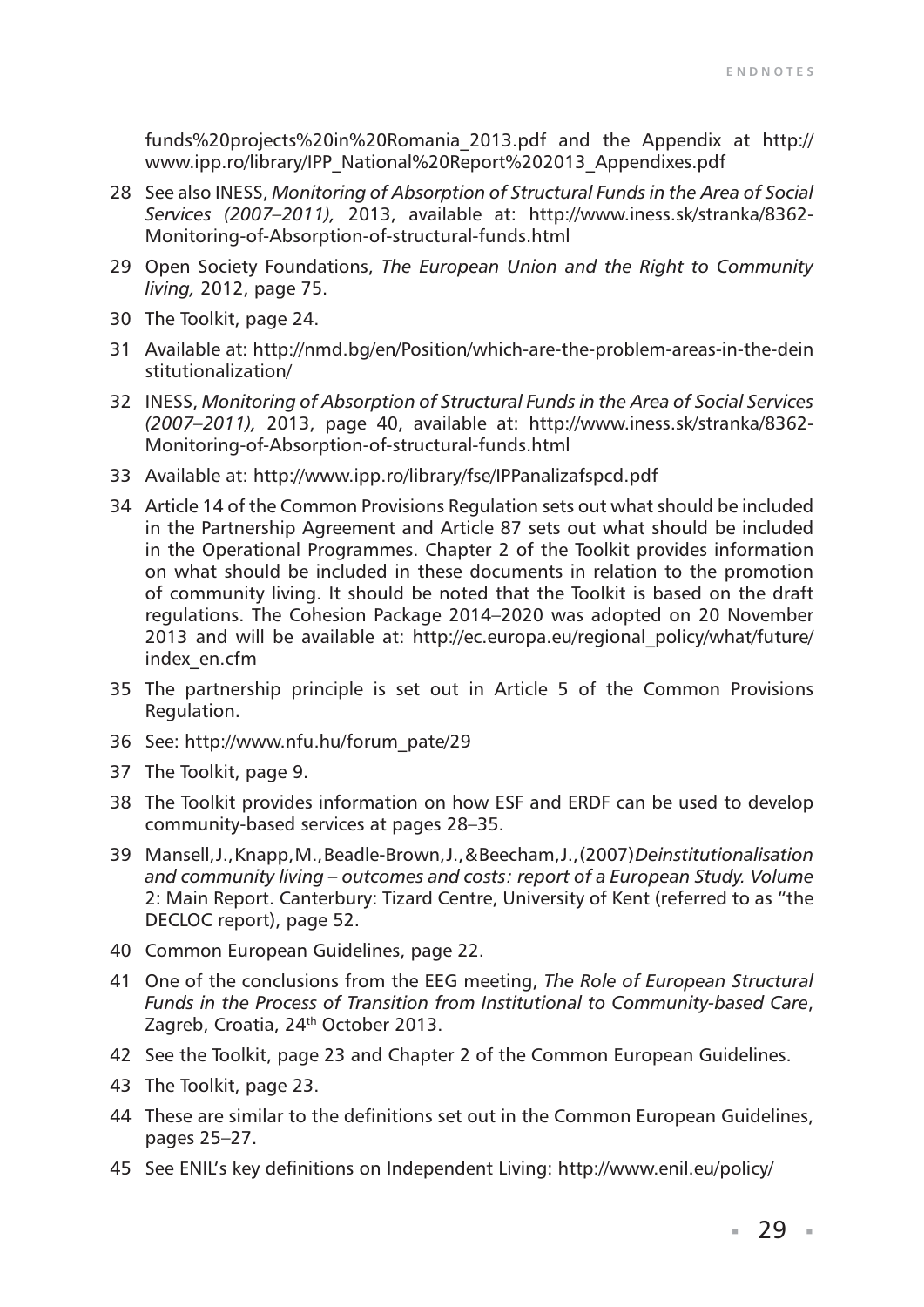## **Notes**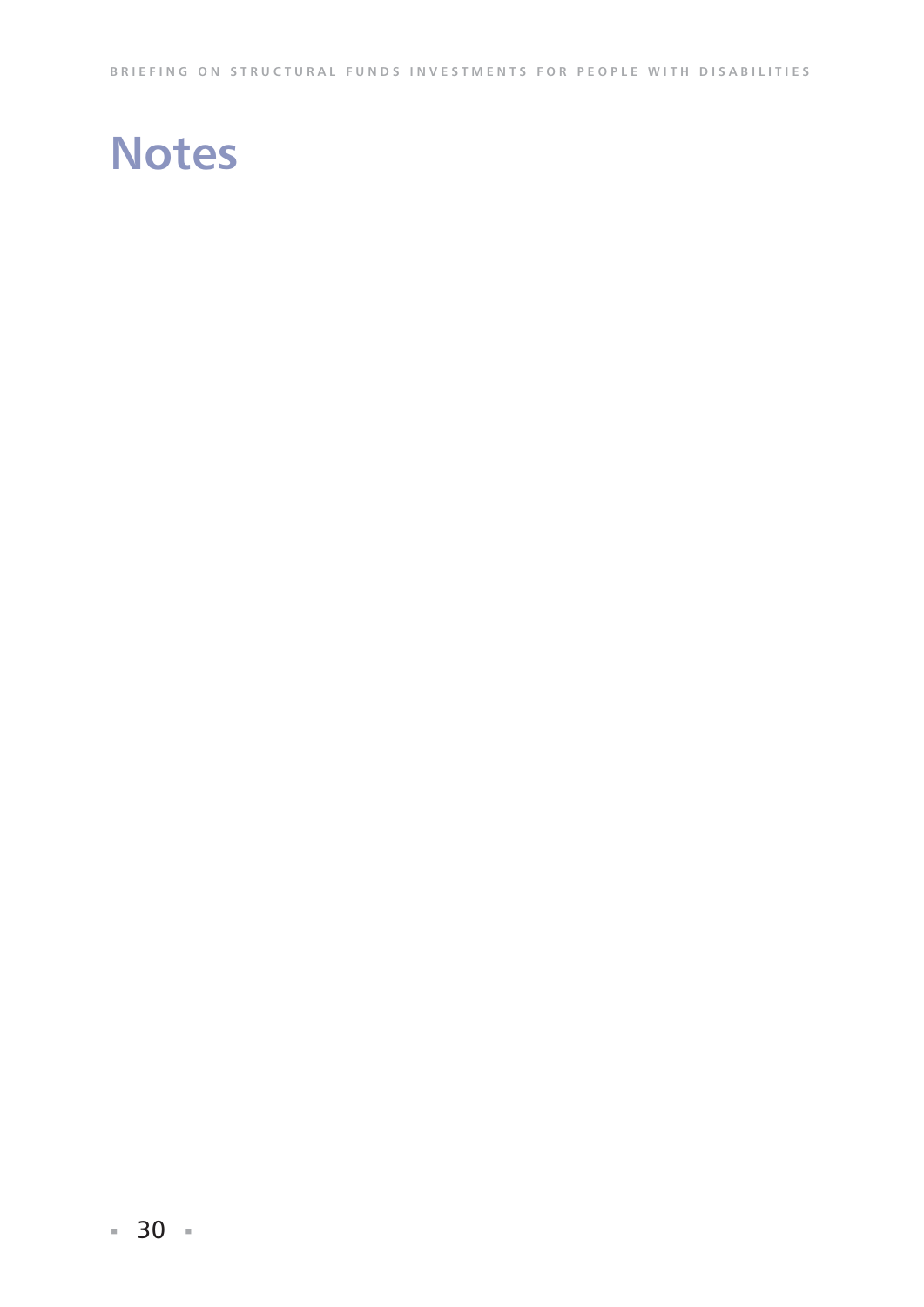## **Notes**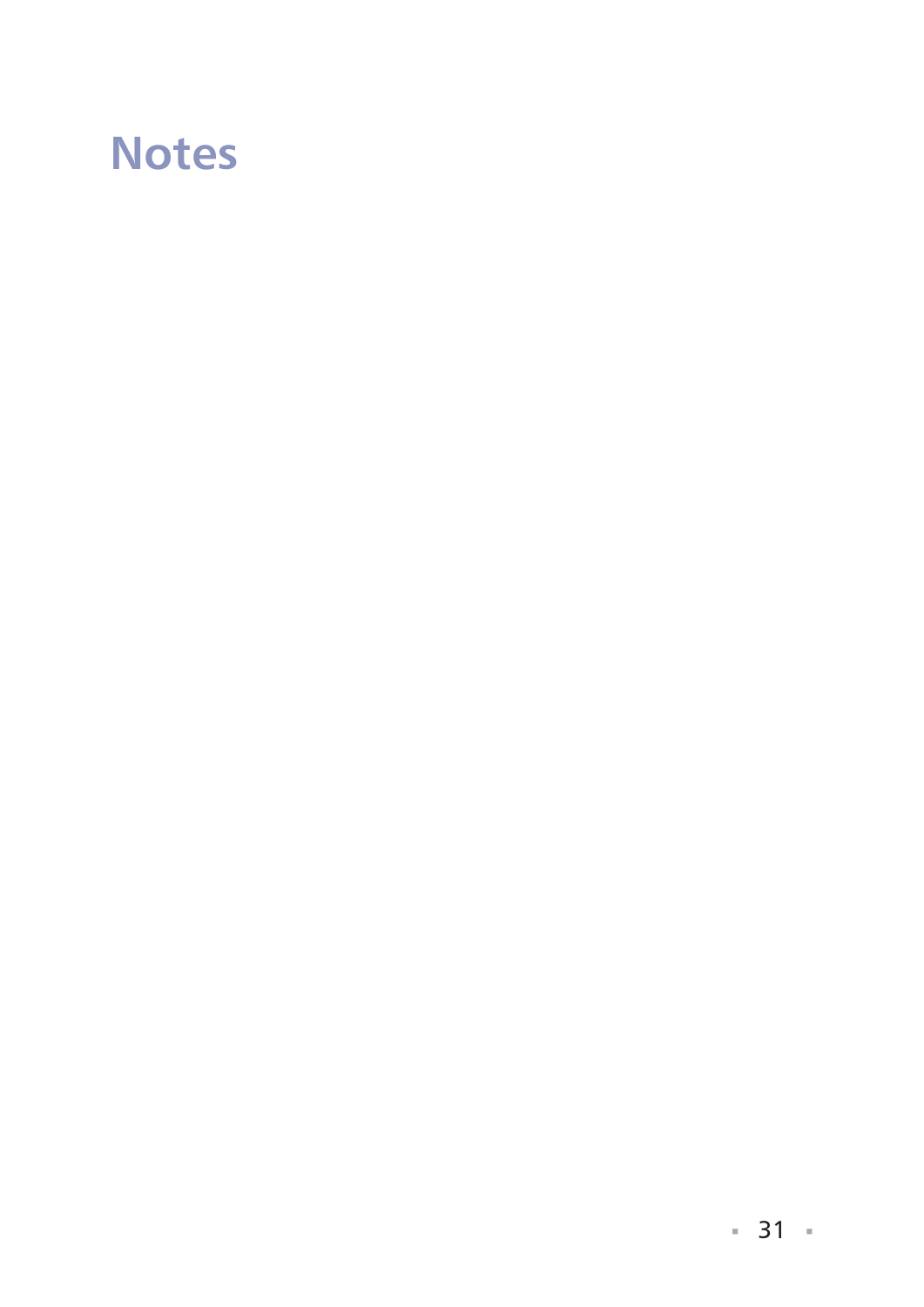## **Notes**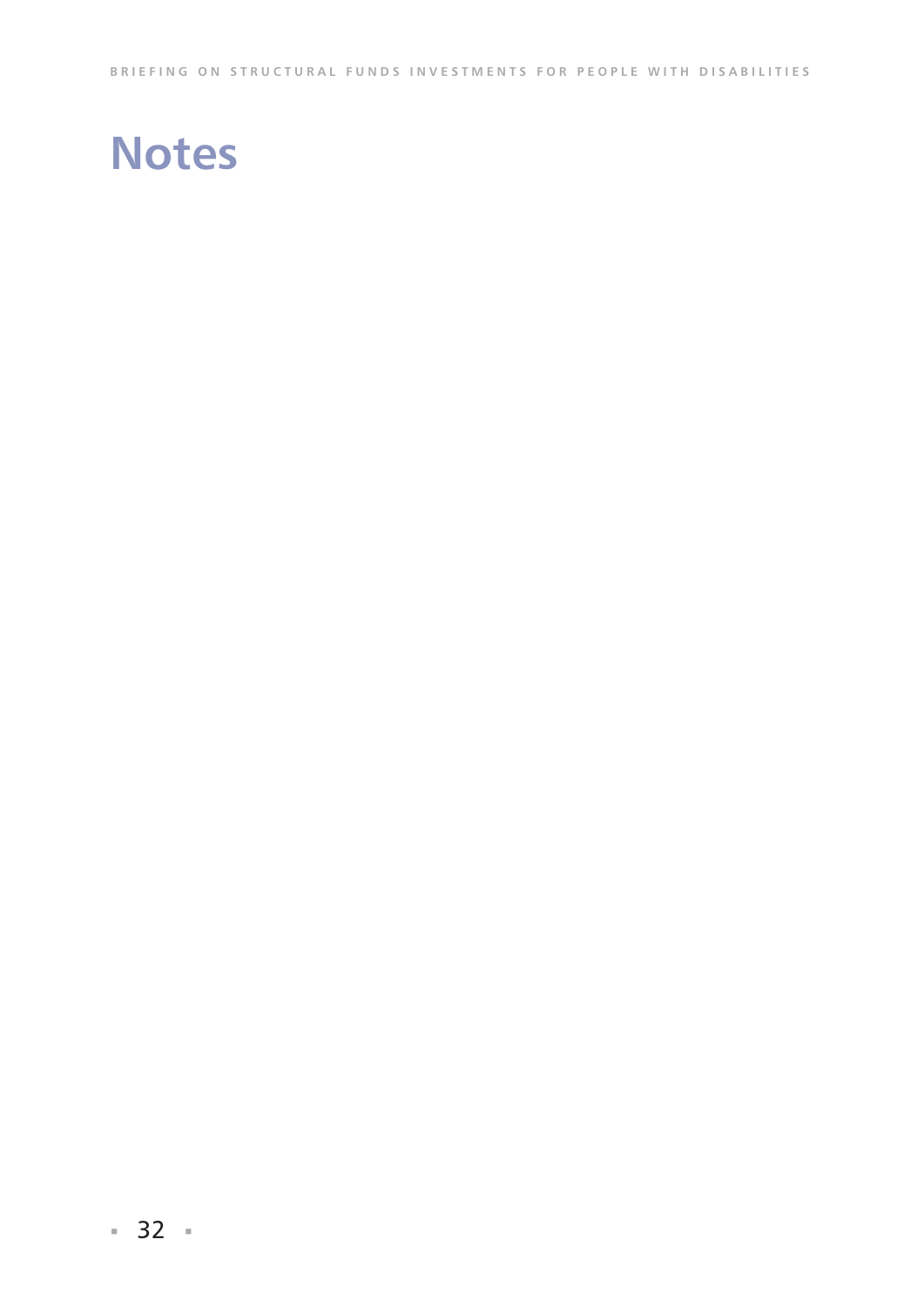### **About the European Network on Independent Living**

The European Network on Independent Living (ENIL) is a Europe-wide network of people with disabilities. It represents a forum intended for all disabled people, Independent Living organisations and their non-disabled allies on the issues of independent living. ENIL's mission is to advocate and lobby for Independent Living values, principles and practices, namely for a barrierfree environment, deinstitutionalisation, provision of personal assistance support and adequate technical aids, together making full citizenship of disabled people possible.

#### **About the European Coalition for Community Living**

The European Coalition for Community Living (ECCL) is an initiative working towards the social inclusion of people with disabilities by promoting the provision of comprehensive, quality community-based services as an alternative to institutionalisation. ECCL's vision is of a society in which people with disabilities live as equal citizens, with full respect for their human rights. They must have real choices regarding where and with whom to live, choices in their daily lives and real opportunities to be independent and to actively participate in their communities. Since January 2008, ECCL has been a part of the European Network on Independent Living (ENIL).

#### **Contact us**

Ines Bulic Coordinator of the European Coalition for Community Living European Network on Independent Living

E-mail: coordinator@community-living.info

European Network on Independent Living Ground Floor, Chase House City Junction Business Park Northern Cross, Malahide Road Dublin 17, Ireland

Website: www.enil.eu